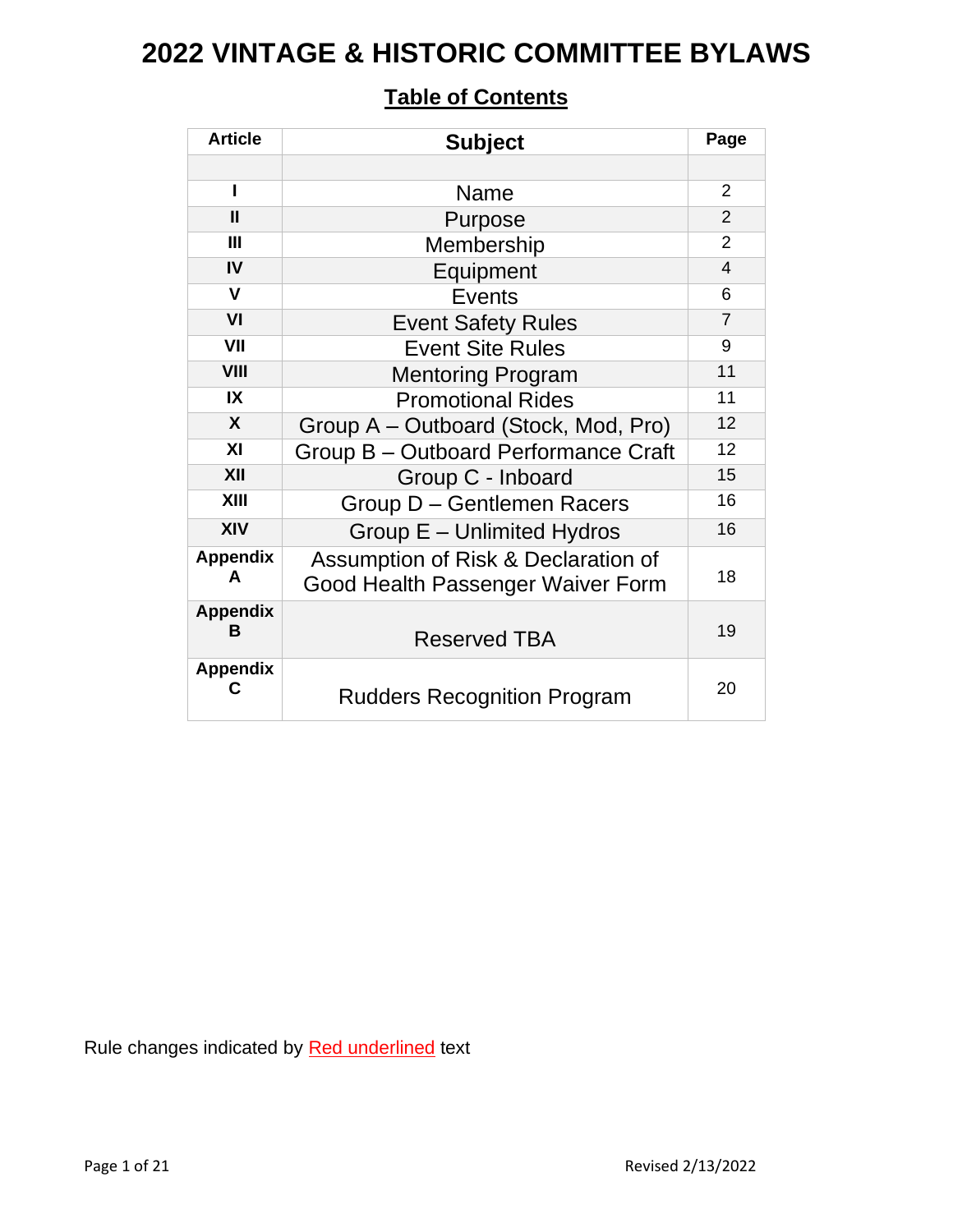### **ARTICLE I: NAME**

The name of this committee shall be the Vintage and Historic Committee, abbreviated V&H throughout this document.

#### **ARTICLE II: PURPOSE**

- 1. The purpose of this Committee shall be:
	- A. To provide a means by which individuals sharing a common interest in vintage and the history of race boats and racing can meet, share experience and information, exchange ideas and generate enthusiasm for all aspects of their interest.
	- B. To promote the preservation of the American Power Boat Association's (APBA) racing history.
	- C. To serve as a repository and clearinghouse for all information relating to vintage and historic race boats.
	- D. To report to the membership through a monthly column in Propeller magazine, and communicate with the public regarding its activities, purposes and goals.
	- E. To promote, further and encourage a love and enjoyment of vintage and historic boats at its highest level in all of its aspects.
	- F. To promote Vintage and Historic Race Boat Shows and rendezvous (possibly in conjunction with APBA sanctioned races) for the benefit of the public at large, and to educate members of the Association and the public by conducting research. In the long term, maintaining a library with information regarding classification, restoration and authenticity of vintage and historic boats. In general, to promote sponsored activities designed to create an interest and educate the public at large about vintage and historic boats.
	- G.To promote safety in the operation and display of Vintage and Historic boats and assist in the planning and organization of V&H Division events.
- 2. The President of the APBA will appoint the Chairperson of the V&H Division.
	- A. The V & H Chairperson shall be a member in good standing of the APBA.
	- B. The V & H Chairperson shall be responsible for all required sanction approvals.
	- C. The V & H Chairperson shall annually appoint the Vintage and Historic Vice Chairman, Chief Referee, Chief Inspector, Region Representatives and any other necessary Governing Committee members, all of whom shall be members in good standing of APBA and of its V&H Division.
- 3. As a Committee of APBA, V&H is governed by the General Safety and General Racing Rules (found as a combined document at [www.APBA.org\)](http://www.apba.org/).
	- A. These rules cover the basics of personal safety and event conduct.
	- B. V&H may have some bylaws that are more stringent than these rules; these will be called out in the V&H bylaws.
	- C. All members are expected to be familiar with those portions of the General Safety and General Racing Rules which affect them.

#### **ARTICLE III: MEMBERSHIP**

The membership of the APBA V&H Committee shall consist of persons or other entities who are interested in and willing to be active and participate in furthering the aims and purposes of APBA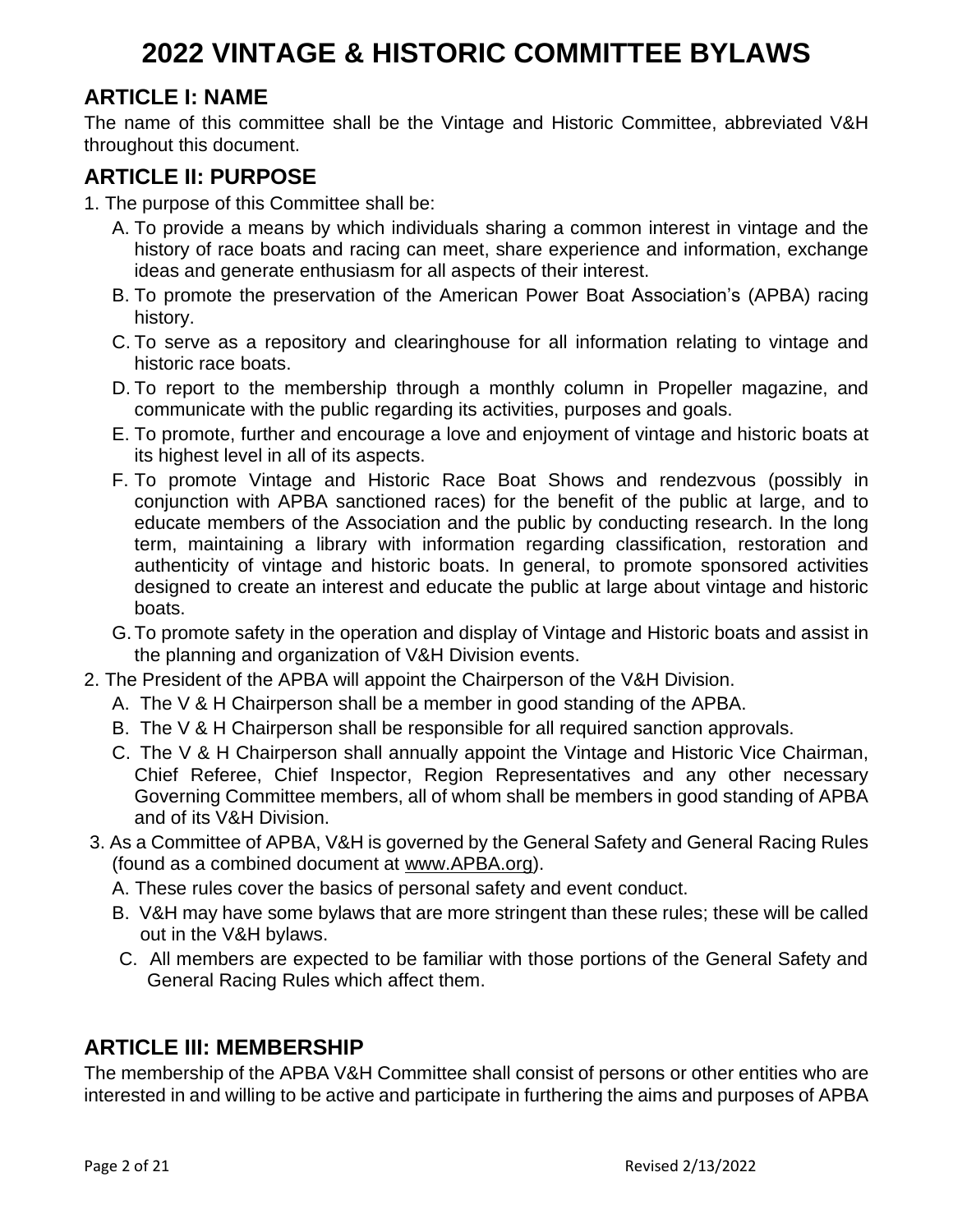and V&H. The members of the V&H Division of APBA will receive a membership and registration card for their vintage boat(s).

- 1. The V&H Committee is open to all classes of former racing boats from outboards through unlimiteds. The expanding popularity of Vintage activities makes it appropriate to clarify the types of boats that can be categorized as APBA V&H. The mission of the V&H Division has been to promote and preserve the rich history of APBA boat racing. To accomplish this, it is important that standards are in place to help participants restore, replicate or create boats that will reflect that mission. The goal is not to create a series of rules to enable static judging contests or inhibit participation, but rather to offer guidelines to members, participants, restorers and boat builders that will make it possible to continue the growth of V&H and thus achieve the Division's stated mission.
- 2. **Definition: Vintage Boat:** A "Vintage" boat is designated to have been a hull style that is 25 years old or older older. The Vintage Division designates the various hull types using Groups.
	- A. The Vintage Groups are defined as:
		- Group A Outboards hydroplanes and runabouts, Stock, Modified, PRO
		- Group B Outboard Performance Craft (OPC) outboard tunnel, V bottom, and flatbottom hulls
		- Group C Inboards all types
		- Group D Gentleman Racers
		- Group E Unlimited Hydros
	- B. Hulls which are older than 25 years, but still registered and legal to compete in a current, active APBA racing category, must declare themselves to be either Vintage and Historic or their appropriate Class for the entire racing season. A hull cannot run both ways.
- 3. **Definition: Historic Class Boats**: A "Historic" boat is designated to have been a hull style that was approved for racing prior to 1946.
- 4. Additionally, Vintage and Historic boats will fall into one of the following construction categories:
	- A. Un-restored Original: Self-explanatory. (Note: An un-restored original boat may not meet safety requirements and may only qualify for static display.)
	- B. Restored Original: A boat that raced in APBA sanctioned events at the time of its original construction. A measurable part of the original hull structure, hardware, engine or appendages (cowlings, etc.) must be included in the restoration of the boat. The engine type used in the restoration must resemble one found in the original. If, due to scarcity of original components, a later engine is used, the type and approximate power output of the original must be maintained.
	- C. Spirit of Vintage or Historic: A boat resembling a race boat from the Vintage or Historic eras. The dimensions, configuration, and date of construction should be similar to boats that could have participated in APBA events of that era. The engine type must resemble one found in the original. If, due to scarcity of original components, a later engine is used, the type and approximate power output of the original must be maintained. A Spirit of Vintage or Historic boat can be named and numbered after a vintage or historic boat that it resembles if the original boat is not in existence. The V&H Chairman should be contacted prior to naming the boat to ensure the Name/Class-Number's eligibility.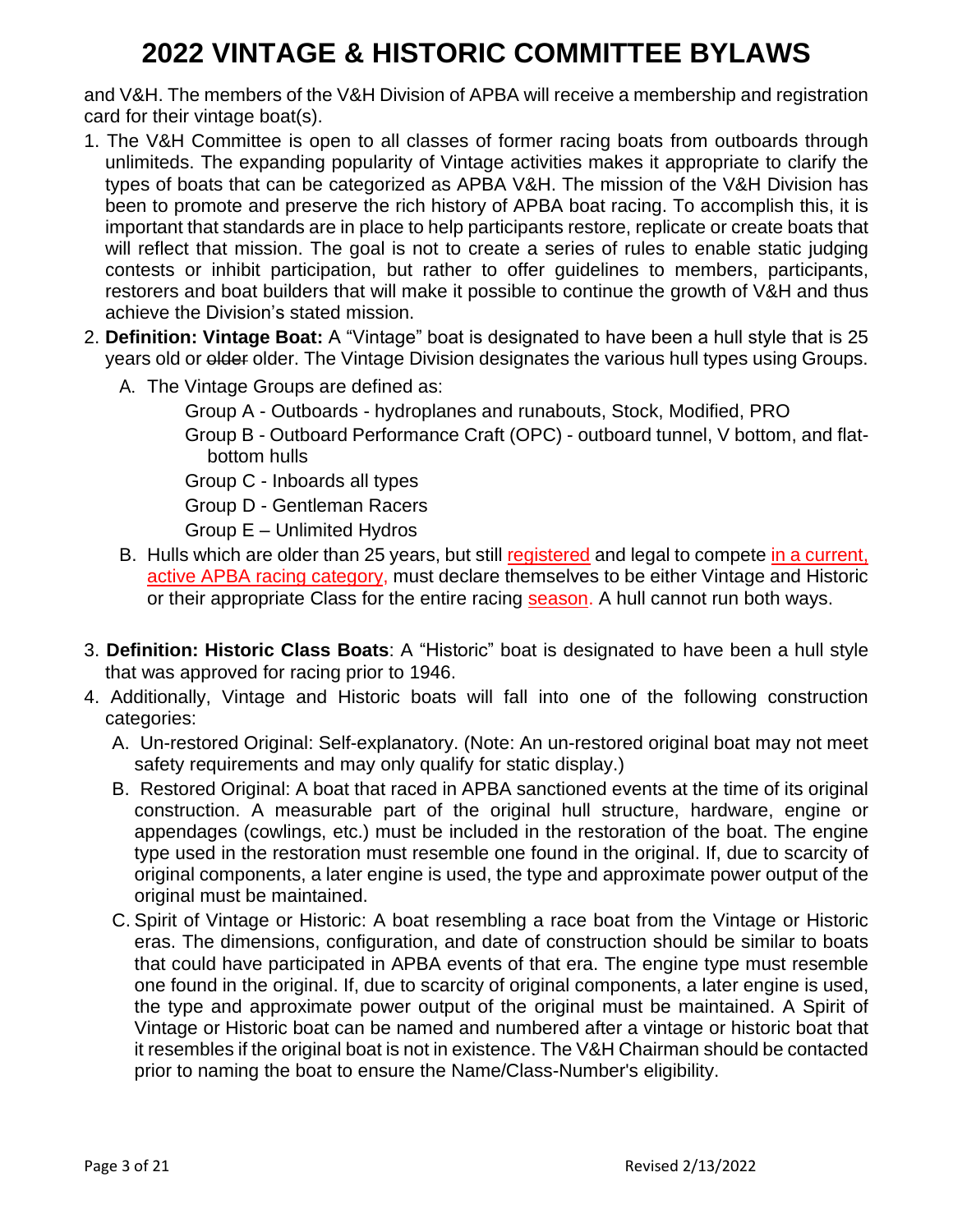D. Re-creation (Complete reproduction or replicas): A recently constructed boat that closely resembles a racing boat that could have participated in APBA sanctioned events from the Vintage or Historic eras. The original boat that is being re-created must no longer exist. No apparent content or components from the original boat are used, but all dimensions, basic construction technique, engine type, hardware, paint scheme and name/number accurately closely replicate the boat that it is patterned after. The engine type must resemble one found in the original. If, due to scarcity of original components, a later engine is used, the type and approximate power output of the original must be maintained.

#### **ARTICLE IV: EQUIPMENT**

#### A. GENERAL NOTES

- A. All boats participating in a V&H regatta must be safety inspected at each event and will comply with Article IV Equipment. Boats and/or drivers found in noncompliance with these by-laws will not be allowed to participate in in-water activities. The V&H Inspector shall prohibit use of any equipment he/she deems unfit for service. When approved a V&H Safety Inspection sticker will be attached to the boat.
- B. An approved V&H safety checklist will record any discrepancy found at the first event, or any other event thereafter. The safety inspector will classify the problem as follows: 1. Level 1 - Discrepancy found - allowed to launch by call of safety inspector for inwater activities but must be corrected for the next event.

2.. Level 2 - Discrepancy found - not allowed to launch for in-water activities and must be corrected for the next event. Any discrepancies found on a particular hull must be forwarded by the Chairman to the next sanctioned event site, and proof of correction must be demonstrated to the appointed safety inspector. The Inspector will remove the inspection sticker from the boat as indication of a Level 2 discrepancy.

#### 2. PERSONAL SAFETY EQUIPMENT

- A. A driver (and passenger, if any) when operating registered equipment at any time on water while at a sanctioned event, must wear complete safety equipment, including helmet and life jacket, with the following exception: Helmets may be removed only (a) when the boat is stopped or operated off-plane at idle speed, and (b) when there are no other boats operating on plane on the course or in the vicinity so as to create a danger, or (c) when the driver's boat is tethered to a tow boat. Considering the fact that there is no safest life jacket and helmet that will eliminate all risks, the participants are solely and ultimately responsible for selecting a suitable helmet and lifejacket.
- B. Vintage helmets must meet the specifications set forth in the current APBA General Safety Rules.
- C. Life jackets: All life jackets must meet the current requirements of the APBA General Safety Rules.
- D. All Vintage drivers, riding mechanics, and passengers are required to wear eye protection, long sleeves, and long pants, at all times while the boat is under power. Eye protection will be in the form of a helmet face shield, goggles, or ANSI/OSHA approved safety glasses with restraint straps. It is mandatory for all drivers to wear drivers' suits. The minimum acceptable driving suit shall consist of long pants with closed cuffs and a long sleeved shirt with closed cuffs, tape will be an acceptable closure method. Coveralls are acceptable and under no circumstances should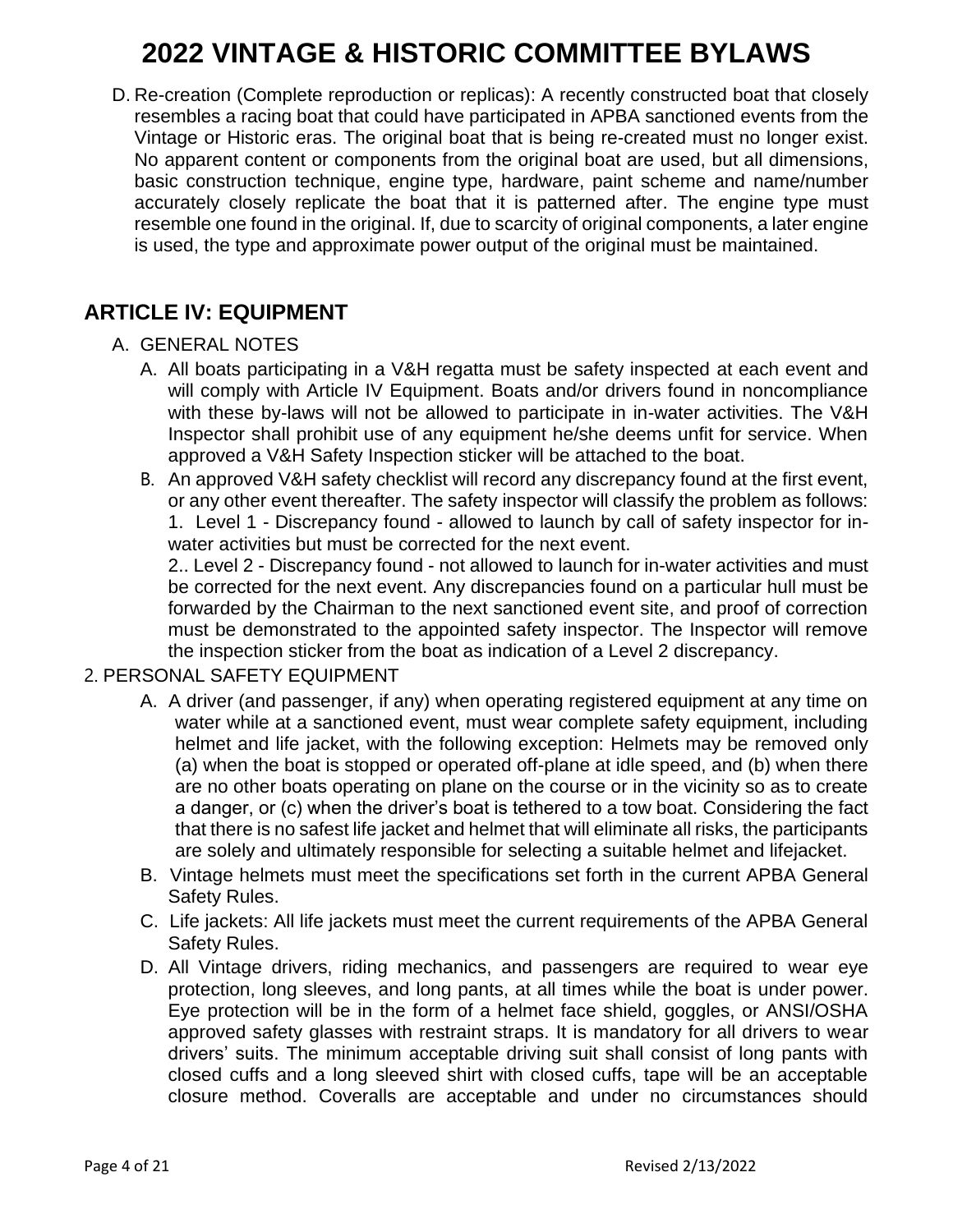flammable synthetic materials (which may melt) be worn; flame-retardant drivers' suits are recommended. Ballistic shorts are also recommended.

- E. All participants must wear closed toe footwear when driving boats or working as pit crew (working on boats, launching boats, or retrieving boats) in the restricted area.
- 3. HULL AND RELATED EQUIPMENT
	- A. Engines shall not be run or turned over on the beach or trailer, unless the propeller is disengaged. If the prop shaft is direct driven, the propeller and all accessories (spacers, splines, and nuts) shall be removed for dry firing. Props shall be covered, if mounted on the prop shaft, while in the pit area. A hull with a through-hull rudder post aft of the prop shaft is considered adequate cover, as is a hull which has the propeller at least one foot ahead of the trailing edge of the covering transom**.**
	- B. Running Propeller Safety
		- 1. Inboard V&H boats: A safety collar must be placed on the propeller shaft to prevent it from moving rearward should the thrust bearing come apart or loose on the shaft. Exceptions to this rule would be:
			- a. Boats using a marine transmission and coupling assembly. The shaft coupling must have a minimum of two safety-wired setscrews; or
			- b. A propeller shaft retention system, such as prewar Gold Cup racers that have the propeller shaft gimbaled and connected to the rudder.
		- 2. Outboard Engines: All outboard engines must be restricted such that the engine may not tilt out of the water while decelerating. This may be done in any way suitable for the engine-hull combination.
	- C. Kill switches are mandatory for all vintage boats. The kill switch shall render the ignition and electric fuel pump (if so equipped) inactive.
	- D. All lifting straps and hardware on the hull must be of sufficient strength and attached properly to support the entire weight of the boat from any one of the lifting points. All lifting straps must be date tagged and load rated every five years. Lifting hooks must have safety spring loaded or gravity type retainers or some other method of positive retention such as secured screw shackle.
	- E. Lifting points on the boat must be of full circle enclosed construction preventing slings from becoming inadvertently detached.
	- F. Each boat shall have a 5 lb. dry charge, or equivalent, fire extinguisher readily available during fueling and engine trailer starting and firing
	- G. All Vintage and Historic boats participating in APBA sanctioned events are encouraged, though not required, to display an APBA or APBA V&H logo on the boat and/or trailer package. They may be period-correct, currently-issued, and/or painted.
	- H. All boats with restrained drivers must be radio equipped. There are two types of radio systems:
		- 1. An individual boat spotter system. This type of system requires the on-shore spotter to be in a radio corral at all times while their boat is on the water. This may be either one or two way communication.
		- 2. An event 'hailing' radio system permitting the referee (or designee) to communicate directly with all boats in the heat simultaneously. This is a one way communication.
		- 3. Any radio system supplements the official flags and do not replace them.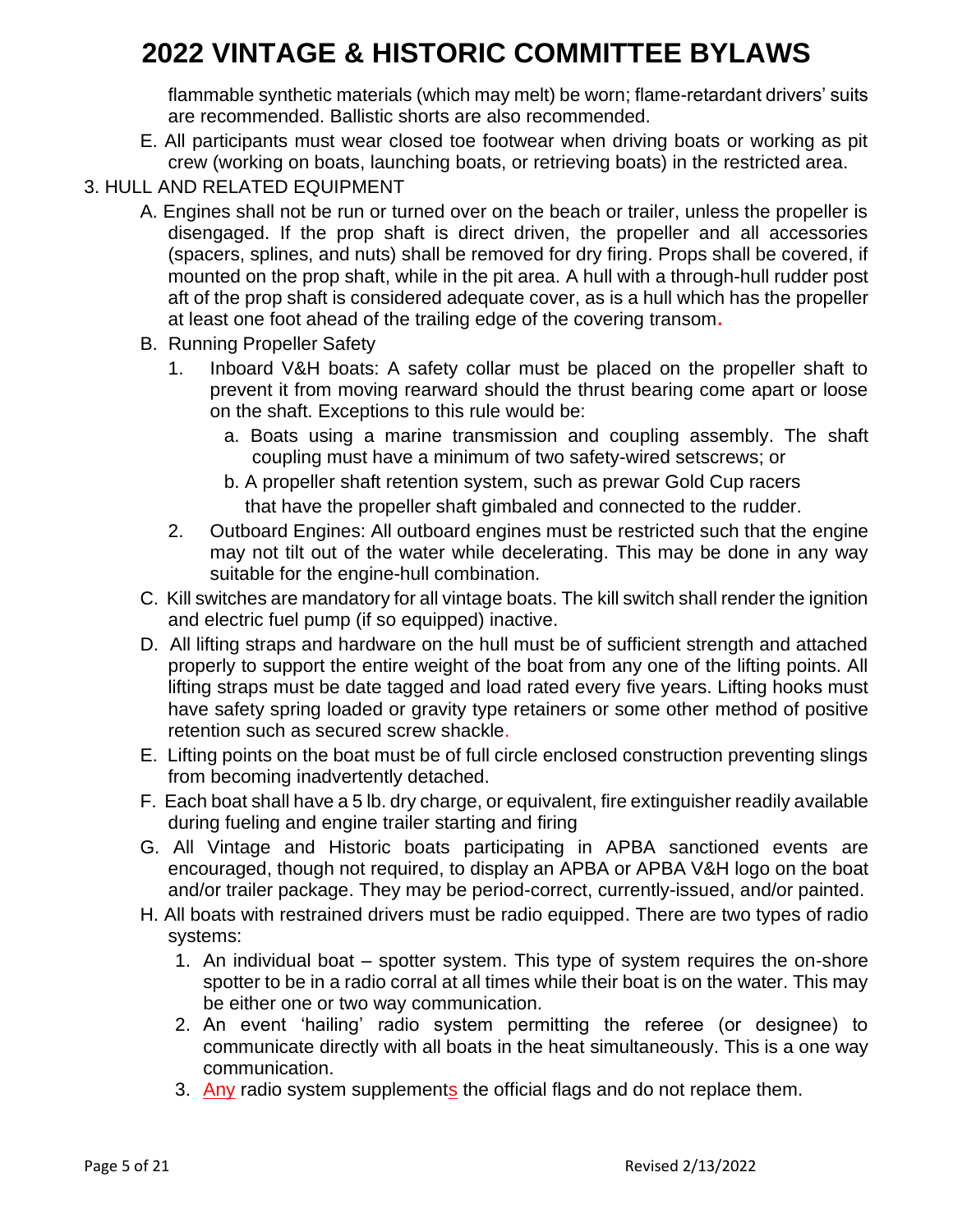#### 4. OTHER NOTES

- A. All modifications to V&H hulls must be made in the "spirit of Vintage". Hull modifications are subject to review by the V&H Chairman and if deemed not in the "spirit of Vintage", the hull will be designated for static display only. Examples of modifications not in the "spirit of Vintage" include, but are not limited to, overpowered engines, technological advances not period to the hull, enclosed cockpits, safety cells, cages, driver's restraints, etc.
- B. All Jersey Speed Skiff engines shall use one (1) four (4) barrel carburetor, maximum of 750 CFM with the throttle bore not to exceed 1.75", on all engines, up to a maximum displacement of 350 cubic inches. Hydraulic or electric trim tabs must be disabled.
- C. Boats would be eligible for any class letter, number and name that the original hull may have had in its racing career. It is highly suggested that to maintain the relevance of the historic preservation mission of V&H, the boat's most famous or noteworthy name be used. The owner can use the name and number of his choice as long as he does not attempt to recreate a boat currently registered in V&H. The Vintage Chairman should be contacted prior to naming the boat to ensure its eligibility.
- D. History and restoration photos are strongly encouraged to be displayed with the boat.

#### **ARTICLE V: EVENTS**

- 1. Events which only include Vintage and Historic boats ("stand-alone" events) will be given preference over dual-sanctioned events when the yearly schedule is determined.
- 2. All requests for sanctions shall be submitted to the Chairperson no later than the Annual APBA meeting.
- 3. Event organizers of a potential new event must contact their region rep with the details of their proposed event. All sanction requests for V&H participation must state which V&H classes will be accepted. Some venues may not have launching facilities or space to accommodate all V&H classes. For purposes of event planning, events shall list the group classifications of vintage boats that are invited to attend the Regatta on their sanction request. Group A, Outboards; Group B, Outboard Performance Craft and Tunnel Boats; Group C, Inboards; Group D, Gentleman Racers; Group E, Unlimited Hydros. Should an event wish to restrict entries, they should add "By Invitation Only". If V&H participation is requested by Inboard, Outboard, Unlimited or any other APBA Category, a V&H Inspector and V&H Driver's Representative must be listed on the sanction request. Sanctions will not be approved if these are not listed. The V&H Chairman will decide whether a V&H Inspector is required or if the hosting Division Inspector, using V&H Checklists, can do all of the inspections.
- 4. There will be a minimum of 500 miles between V&H stand-alone events and other V&H sanctioned events which occur on the same weekend.
- 5. Agreement has been reached between the APBA and the CBF (Canadian Boating Federation). Members of either organization will be permitted to register and run at events organized by either organization. The two organizations will maintain their own individual insurance policies.
- 6. Each event shall forward to the APBA Office at the conclusion of the event \$10 per registered V&H participating boat to be deposited in a Vintage Promotional Fund and managed by the responsible party at APBA Headquarters. The summary of all Vintage entries shall be forwarded to the Vintage Chairman by the Event Vintage Rep listed on the Sanction. This fund can ONLY be used for the promotion of Vintage and Historic.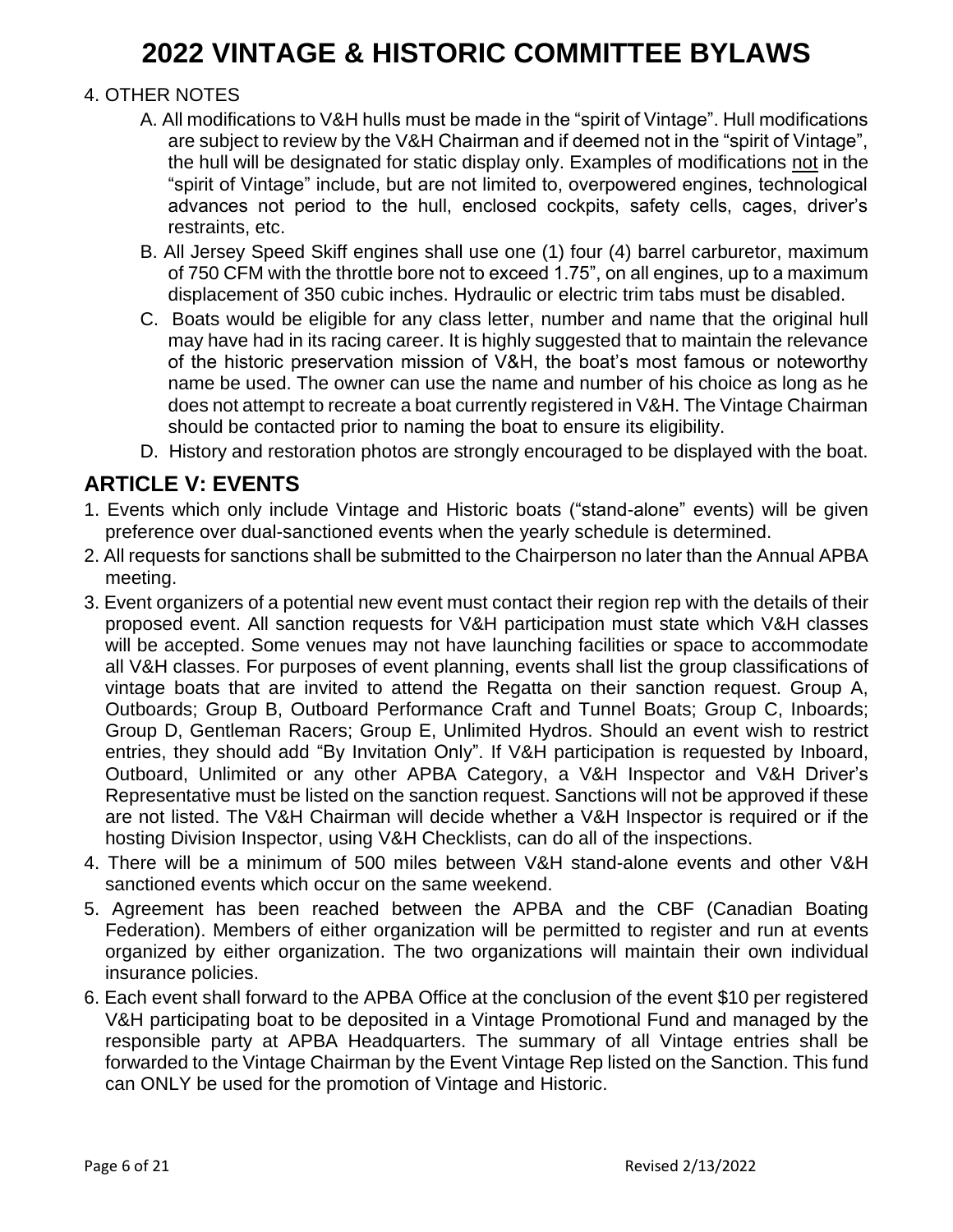7. Certain boats may be eligible to participate as both a competition boat (class racing) and as a Vintage boat. Under no circumstances shall the same hull participate as both in the same event. This includes participating with different drivers. See Article III, 2.B for full rule.

### **ARTICLE VI: EVENT SAFETY RULES:**

- 1. Driving former racing boats is an inherently dangerous sport and each participant assumes the risk when he/she participates in an event. While everyone involved - owners, drivers, crewmembers, officials, promoters, and the sanctioning body - can take, and have taken, measures to reduce the risk of serious injury, the risk cannot be eliminated and, in fact, will always be present. It is the participant's responsibility to advise their spouses and next of kin that APBA cannot be, and is not, responsible for all or even most aspects of the safety effort. That responsibility instead rests with the various participants in the events as follows:
	- A. APBA: APBA officers, officials, agents, and representatives are not present at APBA events with sufficient frequency to make any representations or warranties of safety to any participant or other person. As a result, APBA cannot and does not take responsibility to ensure the adequacy - for purposes of safety - of the racing facility, safety personnel or equipment, or conditions of the premises including the waterway. The participants are solely and ultimately responsible for satisfying themselves as to the safety of the premises, pit areas and event course.
	- B. Participants: All participants are obligated to inspect the facilities, including the pit area and event course, including all of the conditions that would affect their participation in, before and after the event. Participants are solely and directly responsible for the safety of their craft and equipment, are obligated to perform their duties whether as an owner, driver, or crew member in a manner designated to minimize, to the degree possible, the risk of injury to themselves and others. NEITHER APBA NOR THE PROMOTER / CONDUCTING CLUB CAN OR WILL BE RESPONSIBLE FOR THE ADEQUACY OF A PARTICIPANT'S CRAFT, EQUIPMENT, OR ACTIVITY TO ACCOMPLISH THIS PURPOSE.
- 2. The Referee of a sanctioned regatta must require that:
	- A. All proper officials are present and functioning during the conduct of the regatta.
	- B. Adequate facilities are available for the efficient conduct of the regatta before the on the water activities begin.
	- C. A properly equipped ambulance will be used and a doctor, registered nurse, paramedic, or an EMT will be in attendance at all times while boats are under power.
	- D. Two patrol boats as an absolute minimum and more if conditions warrant, are available for duty on the course at all times. Only authorized personnel shall man safety and/or patrol boats.
	- E. Two designated rescue boats capable of carrying one or more accident victims in a supine position shall be present and the craft shall be staffed and ready for use at all times when racing boats are under power. A patrol boat, properly staffed and equipped, may be used as a rescue boat.
	- F. At events where restrained drivers are present, Rescue Safety Team Criteria and Staffing will comply with current Inboard Racing Rule 4.
	- G. All persons on the water in patrol boats or rescue craft must be 18 years of age or older.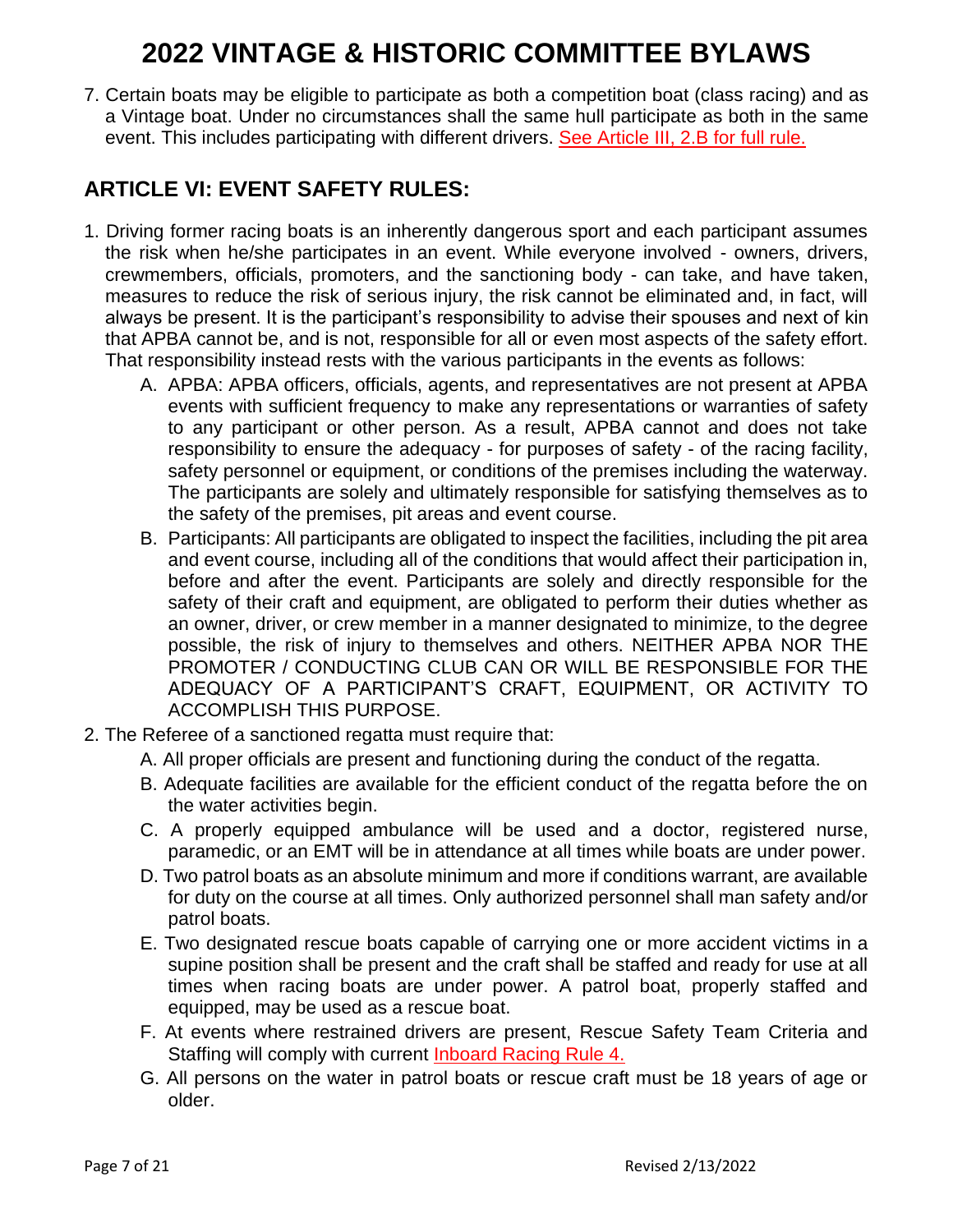- 3. It is mandatory that all courses have outside course marker/buoys that shall be of a different and contrasting color than the markers used to mark the inner course.
- 4. A driver or rider who is ejected from their boat and is in the water uninjured should signal the rescue craft by clasping their hands above their head as an "okay" signal.
- 5. The areas in which the cranes are located shall be separated from all other pit areas. Access to the crane area shall be restricted and limited to authorized personnel.
- 6. With regard to weather conditions, the event shall take place at the Referee's discretion.
- 7. The Referee shall immediately submit incident (accident) report forms following the event and follow all instructions contained in the current form. This does not preempt local authorities from reporting those accidents required by state and federal law. Event officials will assist local authorities in completing reports if necessary.
- 8. No participants are allowed in an V&H event with any type of splint, including, but not limited to, a cast or brace applied to his body without showing written authorization from a medical doctor and approval by the Referee at the particular event.
- 9. The minimum age for drivers or riders to participate in an exhibition run is 16 years old. A waiver must be signed for the underage participant by their parent or legal guardian.
- 10. All participants or anyone entering the restricted area must sign an APBA Insurance Waiver and Release Form.
- 11. All drivers of inboard boats must submit a statement of good health, certified by either a physician (MD or DO), physician's assistant or nurse practitioner every two (2) years. The original or a photocopy of this current FAA Class I, II or III, or USCG or D.O.T. V&H or APBA Inboard Racing medical certificate, with no waivers except for corrective lenses, may be sent to APBA headquarters with membership application. If corrective lenses are listed on the medical certificate, they must be used in the event. If an individual prefers to submit his/her at the regatta site or applies for a single event membership, the same requirements given above must be met; however, the Scorer will have the responsibility of attesting to the validity of the medical. Should the participant wish to submit their medical at the event site they must bring it with them to every event.
	- A. Canadian residents can submit proof of their CBF physical and membership forms along with their APBA application and waive the required FAA, D.O.T. or Inboard physical. Canadians who are not members of CBF must still provide an FAA, M.O.T., V&H or Inboard medical certificate.
	- B. A physical is not required for a driver of a vintage boat that can still compete in its class where physicals are not a requirement (e.g. Outboards). Physical requirements mirror those of the equivalent competitive category.
	- C. A physical is required for all V&H drivers regardless of category at the age of 60 years or older, every two (2) years.
- 12. Intoxication (alcohol, drugs, and/or controlled substances) is prohibited. Definition and testing is specified in the APBA General Safety Rules. If a breathalyzer test is performed, the maximum allowable test limit shall be no greater than .00 BAC. Refusal to take the test will be considered a failed test.
- 13. Rescue Boats:
	- A. The rescue craft shall have radio communications with the Referee or his designee.
	- B. The rescue craft crew shall lift all accident victims from the water in as nearly a horizontal position as possible on a Stokes or backboard type litters.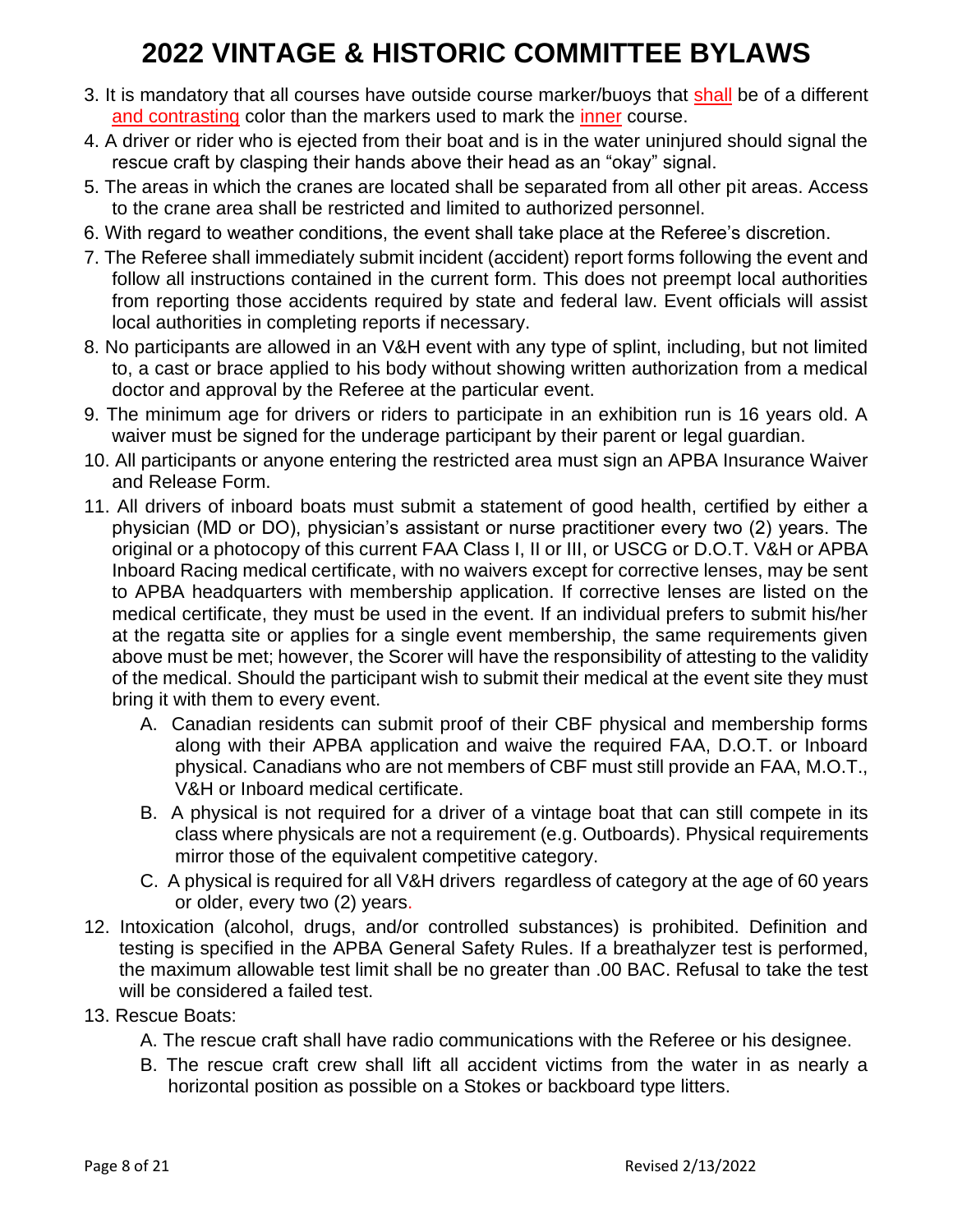- C. The rescue boat staff shall consist of a minimum of two persons. All personnel on the rescue boat must be a minimum of 18 years old.
- D. It is recommended that one person in the rescue craft shall be capable of providing basic life-support administration.

### **ARTICLE VII: EVENT SITE RULES:**

- 1. A V & H Referee/Driver's Representative shall be designated by the Chairperson for each sanctioned event site. (The positions of Referee and Drivers' Representative may be combined into one position.) All Referees must take the V&H Referee test annually. It may be downloaded from APBA.org and will be checked by a designated V&H Referee when submitted as directed. He/she will, in turn, notify the APBA of the results. The names of approved Referees will be posted on the Vintage and APBA websites. The Referee/Driver's Representative is responsible for the following:
	- A. Submitting APBA one-day membership forms.
	- B. Serving as the single point contact for any V & H participants in regard to disputes and/or problems at an event site.
	- C. Submitting incident report forms. This form must be filled out for every sanctioned event whether or not there is an incident to report.
	- D. Notify the V&H Region Representative for the region hosting the event and the V&H Chairman of all warnings, yellow and red cards at the event within 48 hours of the offense.
	- E. Work with the Event Chairman to formulate appropriate heat assignments and sequence. Consideration will be given for, but not limited to, boat speed, driver experience, combining boat classes/groups, and accommodating participant's requests (run together, or driving in multiple classes).
	- F. At events where riding participants (passengers) will be on the course, the Referee/Driver's Representative or designee shall conduct a safety briefing with both the driver and riding participant and complete and sign the checklist referred to in Articles IX and XIV.
- 2. A V&H Safety Inspector shall be designated by the Chairperson for each sanctioned event site. The V&H Chairman may designate a Racing Class Inspector to inspect on behalf of V&H. The Safety Inspector is responsible for the following:
	- A. Submitting safety check sheets for all in-water participants.
	- B. Serving as the single point of contact for any V & H participant's equipment safety related issues.
	- C. All current inspectors must take the Vintage & Historic inspectors test annually. It may be downloaded from APBA.org and will be checked by a designated V&H Safety representative when submitted as directed. He/she will, in turn, notify the APBA of the results. The names of approved inspectors will be posted on the Vintage and APBA websites. A separate inspection form is required for each class/group.
- 3. The Event Chairman/Chairperson is to supply a package to the Referee, Drivers Representative and Safety Inspector. The package will include, but is not limited to, the Drivers' Meeting criteria list, safety check sheets, single event membership forms, inspection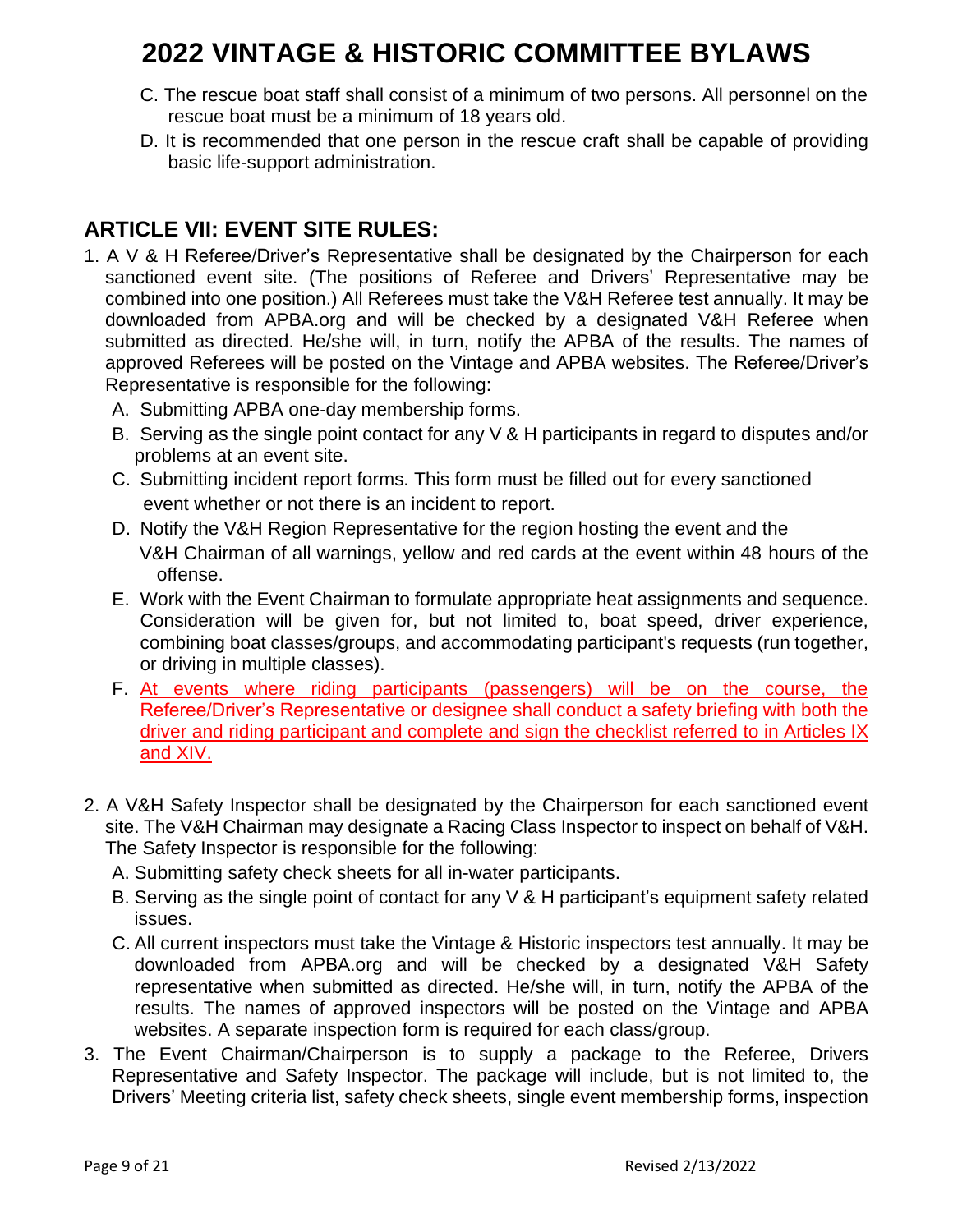stickers, guidelines for new participants and incident report forms. All forms are available at apba.org. Inspection materials will be supplied by the V&H Chief Inspector.

- 4. Region reps must provide inspection stickers to all organizers of events in their region. These will be provided to the region reps at the beginning of each year by the Chief Inspector.
- 5. It is compulsory that all participants attend the driver's meeting. At an event that has a dual sanction, it is mandatory for members to attend both the V&H drivers' meeting and the event drivers' meeting. The Inboard referee for the event may also serve as referee for V&H with prior approval of the V&H Chairperson. A roll call will be held. Only participants who answer roll call will be allowed to launch for in-water activities.
- 6. All events shall have a handout for each participant that includes a course map showing locations of inner and outer course marker buoys, start/finish line, pits, how to enter and exit the course, location(s) of any hazards on the course and any fixed objects that drivers need to be aware of.
- 7. The drivers' meeting will be conducted by the Event Chairman, or a designated representative.
- 8. Flags used at Vintage events:
	- A. All flags shall be a minimum of 36" x 36".
	- B. Flag usage shall be as follows:

| Five minutes to start | Green                             |
|-----------------------|-----------------------------------|
| One Minute to start   | White                             |
| <b>Start</b>          | Green                             |
| Last lap              | White                             |
| Finish                | Checker + Black                   |
| Return to pits        | <b>Black</b>                      |
| Stop immediately      | Red                               |
| Caution               | Yellow*                           |
|                       | Blue with White diagonal stripe*  |
|                       | Blue with Yellow diagonal stripe* |
|                       | Depends on venue                  |

C. A minimum of three complete sets of flags shall be on the course at all Vintage events:

- One set shall be at or near the start/finish line, and
- One set shall be at each end of the course
- Flagmen shall be in radio contact with the Judge's Stand
- 9. In addition to the flags, restrained cockpit boats must be radio-equipped.
- 10.The Referee shall hold a drivers' meeting which will cover, at minimum, the following items:
	- Roll call of all drivers and riders and boats they will drive for the day
	- Course description and rules, including reviewing the course map.
	- Review of flags to be used
	- Comments by Scorer and Inspector
	- Question and Answer
	- Use of any additional safety devices like one-way radio transmitters and dash light systems.
- 11. Any member whose appearance, conduct, associations or affiliations, at or away from APBA sanctioned events, which are deemed not conducive to the best interests of APBA or who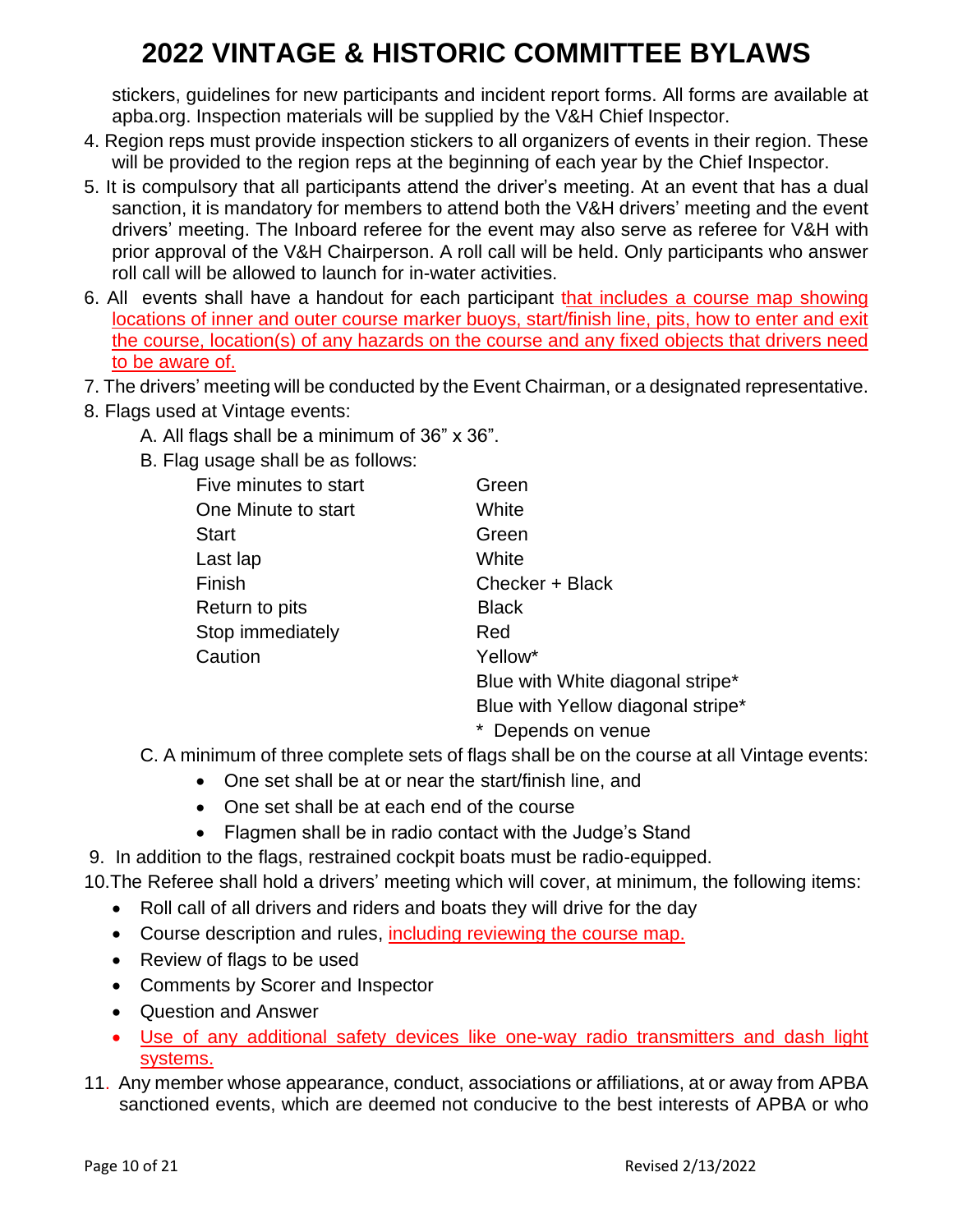exhibits conduct which is inappropriate, offensive, or abrasive and persons who have been convicted of criminal activity may be denied membership or a license or may be excluded or suspended from APBA at the discretion of the Chairman.

- A. The yellow/red card system may now be used for on- and off-water infractions during a sanctioned event.
	- i) 1st offense: Verbal warning.
	- ii) 2nd offense: Yellow card. Driver is not permitted to run for the remainder of the event.
	- iii) 3rd offense: Second yellow card. Driver is not permitted to run for the remainder of that event or the next event that is scheduled within 500 miles of the driver's address on file with the APBA.
	- iv) 4th offense: Red card. Driver is not permitted to run for the remainder of that season**.**  (A) For APBA members, a driver is not permitted to run for the balance of the event and for a period of six months from the Monday after the infraction. (B) For single event members, a driver is not permitted to run for the balance of the event and for a period of one year beginning the Monday after the infraction.
- B. Both the referee and/or the vintage driver's representative are permitted to issue warnings, yellow and red cards. If the referee or driver's representative deems an offense serious enough, a red card may be issued at any time without first issuing a yellow card. A yellow card may also be issued at any time without first issuing a warning.
- C. The referee and/or driver's representative must notify the V&H representative for the region hosting the event of all warnings, yellow and red cards at the event within 48 hours of the offense. Such notification must be copied to the referee of the event at which the infraction took place. The V&H region representative must in turn notify V&H representatives by email or phone within 48 hours.
- D. According to APBA rules, appeals may be made to the APBA on all offenses.

12. *It must be stressed that NONE of these events are competitive in nature but rather are exhibition*

### **ARTICLE VIII: MENTORING PROGRAM FOR NEW VINTAGE PARTICIPANTS**

- 1. The Referee at an event should direct an experienced driver to take a new participant onto the course on a patrol boat to point out where the flags will be, placement of buoys, any hazards on the course, etc.
- 2. The Referee should have the new participant take a few laps alone on the course to gain experience before they enter exhibition heats with other boats on the course.

## **ARTICLE IX: PROMOTIONAL RIDES IN TWO SEAT BOATS**

It is recognized that promotion of V&H and inclusion of future participants benefits from providing rides at V&H events. The Referee at any such event will apply the following rules to these rides:

- 1. All participants, including passengers (riders) must be members of APBA and sign the APBA Waiver and Release Form.
- 2. The driver of the V & H boat with participant passengers shall be approved, experienced drivers who have participated in a Vintage event in the current or previous year. All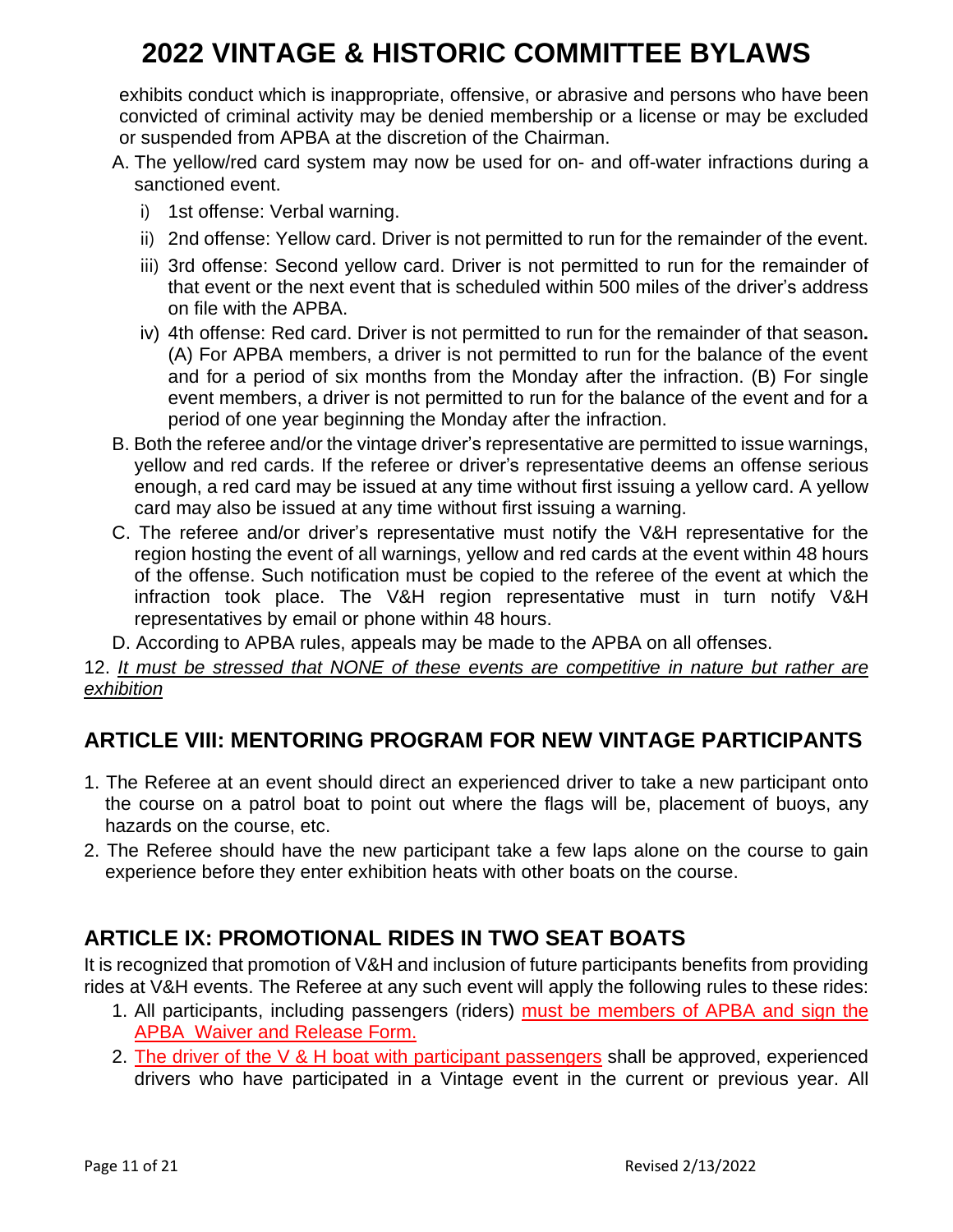participant passenger and driver combinations must specifically be approved by the Vintage Referee at the event.

- 3. The minimum age for all participant passengers or riders must be at least 16 years of age, verified with proper identification.
- 4. Drivers and participant passengers/riders younger than 18 years of age shall sign he the Minor Waiver and Release. A parent of the minor participant must also sign this waiver; a guardian's signature is not acceptable.
- 5. No Vintage boat shall be allowed to carry a participant passenger that does not have a designated seat for the participant passenger.
- 6. Before being allowed to participate as a passenger, the individual shall:
	- A. Sign a Declaration of Health form; A physical is not required. (See Appendix A)
	- B. Receive training on safety equipment, what to expect, and what to do in case of emergency from the Referee or designee and indicate full understanding and acceptance by signing and the safety review form.
- 7. The number of passenger rides given during an event shall be predetermined in advance between the Referee and Regatta chairman.
- 8. All Promotional rides will be separate and distinct from regular regatta participation and not be run with other than other promotional rides.
- 9. The Referee will discuss top speed with the drivers based on weather conditions, driver's experience and the course layout.
- 10. The Referee or designee shall review the participant passenger safety checklist with the driver and passenger and witness the signatures of both on the form. All signed forms shall be returned to the Chairman of V&H.

## **ARTICLE X: GROUP A – OUTBOARD (STOCK, MOD AND PRO)**

*This section is reserved for future use*

## **ARTICLE XI: Group B - Outboard Performance Craft (OPC)**

Important Notes for Reinforced Cockpits

- 1. Reinforced cockpits were introduced to OPC racing starting in 1985. The purpose of a reinforced cockpit is to protect the occupant from a water rush in the event of a mishap. A vintage hull presented for inspection must meet, at a minimum, the reinforced cockpit specifications at the time of build.
- 2. While the cockpit is inspected at each event, it is the sole responsibility of the owner and driver to declare the coll serviceable cell serviceable.
- 3. An inspector, if he deems a cockpit to be unacceptable or unsafe, may deny an acceptable inspection.
- 1. The following equipment rules will apply for Group B OPC.
	- A. All reinforced cockpit tunnel hulls, or hulls that have had a reinforced cockpit added, must have been built prior to 1993. The only exception would be a modern hull manufactured to meet the definition of built "in the spirit of Vintage".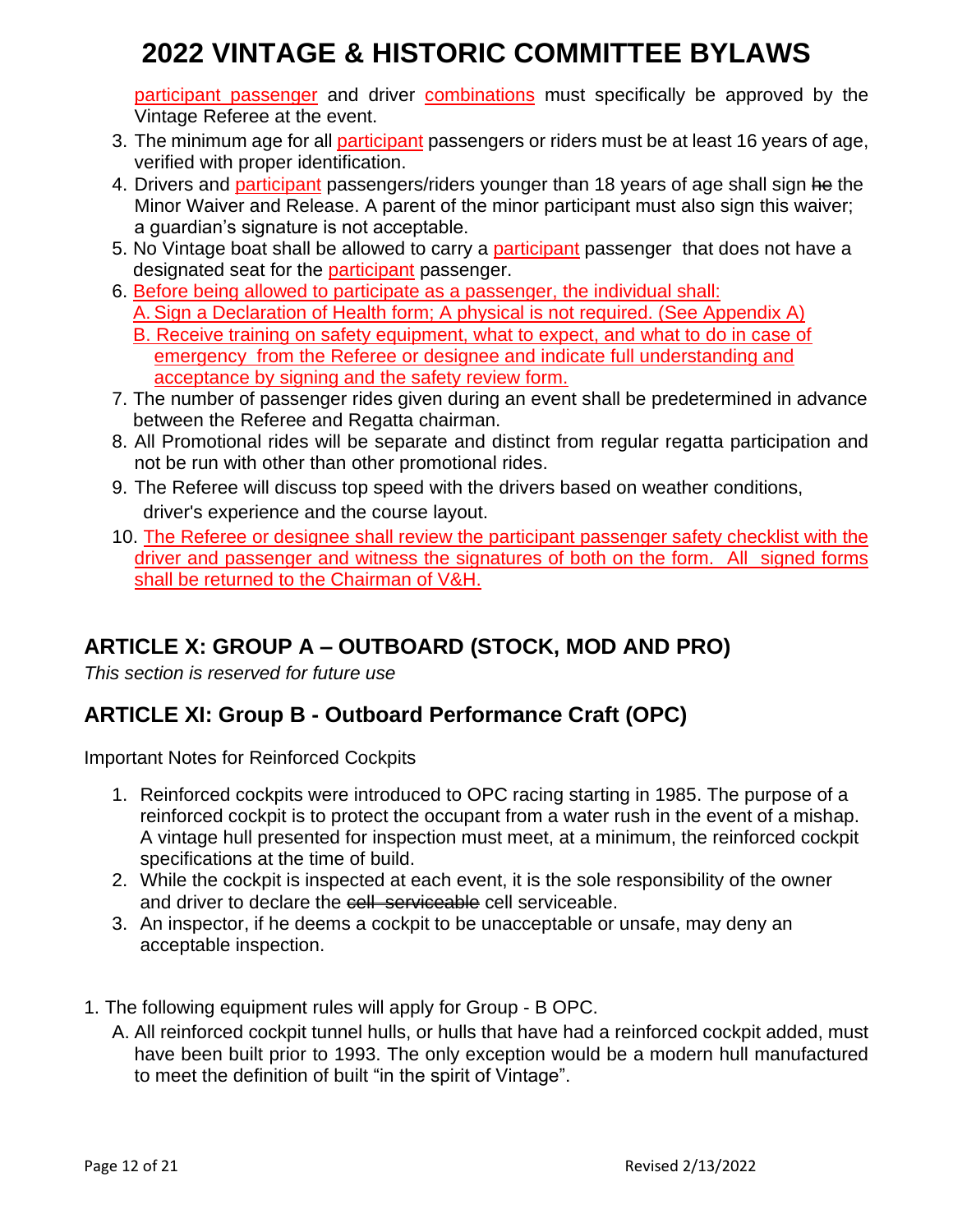- B. No hull originally built with a capsule/cell shall participate in V&H with the hull modified to remove the capsule/cell. Hulls that were built with a reinforced cockpit, or built without a reinforced cockpit but subsequently added, are subject to inspection by an APBA approved reinforced cockpit design builder, a qualified OPC Safety Inspector, or qualified individual designated by the V&H Chairman, and by an approved V&H inspector. The inspection shall address the hull and reinforced cockpit's adherence to construction specifications in effect in 1994 as a minimum and fitness for use (free from defects such as delamination, wet core material, structural fracture, etc.) in V&H events. All holes, slots, openings, etc. added must be sealed with epoxy to prevent moisture intrusion. See attached appendix for reinforced cockpit construction details.
- C. Electrical switches:
	- a) Switches for ignition, starter, and electrical fuel pump (if so equipped) shall be mounted inside the cockpit, accessible by the driver when strapped in. The starter switch may be a momentary type and shall be labeled clearly; ignition and fuel pump switches shall be positive ON-OFF, with system and ON-OFF position labeled clearly.
	- b) A centrifugal force actuated or inversion actuated shut-down switch shall be installed to disable the ignition and electric fuel pump (if so equipped) if the boat is upside down. This switch may be resettable by a strapped-in driver.
	- c) A positive on-off ignition switch for the ignition and electrical fuel pump (if so equipped) shall be mounted on the left exterior side of the cockpit, with system and ON-OFF position clearly labeled.
- D. Driver restraints: All reinforced cockpit hulls are required to have a driver restraint system, consisting of a minimum of a 5-point restraint system: central release; mounted as recommended by the manufacturer; restraint system strap width minimum two inches and of polyester material; SFI 16.1 or SFI 16.5 certified. Replacement or recertification is required five years from the date of manufacture shown on tag attached to the restraint set by the manufacturer. Follow current OPC safety rules for suggested fastener installation methods. A head and neck restraint (helmet restraint) system, SFI 38.1 certified, is highly recommended. Driver seat arrangement shall minimize driver movement.

E. Cockpit: A padded headrest (1/2 inch thick "ethofoam" recommended minimum) is required behind driver's head. Similar padding inside the capsule around the driver's head is recommended. Padding may be added to the cockpit interior for driver comfort provided driver egress is not impeded. Driver head clearance minimum is 2 inches, with 4 inches clearance recommended. The top of the front of the capsule should be a minimum of 4" below eye level. For forward visibility, a windscreen may be incorporated in the opening of the reinforced structure such that the lowest edge of the opening is not more than 7" below eye level and must be a minimum of 2" below eye level. Steering wheel shall be removable with a 360 degree spring loaded release collar. A suitable arrangement shall be installed capable of closing the throttle(s) when the driver's foot is removed from the throttle pedal. This section is subject to revision if/when APBA categories that allow reinforced cockpits/canopies make changes to their rules. It is the intent of this section to maintain the highest level of safety based on the most current research and available information.

a) Canopy. If a reinforced cockpit was fitted with a canopy, it must be run. Canopy must be fitted with either a handle or a handhold to facilitate opening. Canopy with a latching system must be fitted with releases operable from both inside and outside the cockpit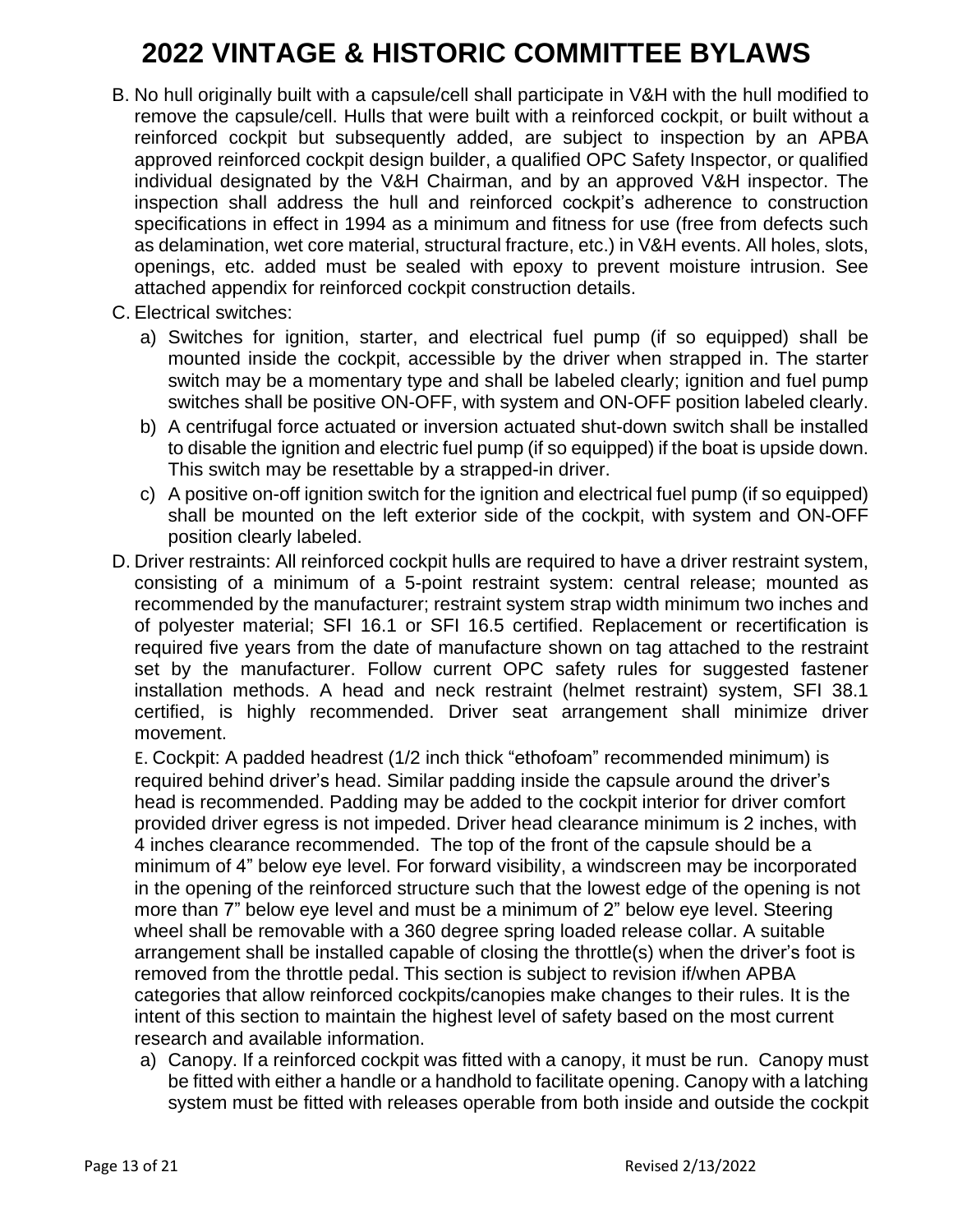and flow-through ventilation must be provided. The hinge must be fitted with a quick release pin to facilitate rescue operations, and as the strength of materials has substantially improved since reinforced cockpits were introduced, it is recommended that a new canopy be fabricated using current materials.

- b) Windshields. It is recommended that the windscreen shall be constructed using a minimum thickness of 3/16" (.187) of a shatterproof material. The use of polycarbonate material ("Lexan") or equivalent is recommended.
- F. All reinforced cockpit hulls are required to have a left side and a right side rear view mirror attached exterior to the capsule.
- G.The following information shall be labeled on the hull bottom under the cockpit using black letters on a white or orange background: boat number (12 inches high with 2 inch stroke); capsule; restraint release type (rotary or latch); air (if used); head restraint (if used). Letters for info other than boat number shall be 3 inch minimum height.
- H. A driver in a reinforced cockpit shall:
	- a) Wear a type B or C lifejacket manufactured to APBA Life Jacket Basic Manufacturing Standards dated March 1, 2013. Specifically, A-100 rated life jackets shall NOT be worn in a capsule equipped tunnel hull. Likewise, the capsule life jacket does NOT qualify for use in other V&H classes where the A-100 rating is required.
	- b) Wear a flame retardant driving suit (SFI-3.2A/1 certified minimum).
- I. Drivers of reinforced cockpit hulls must complete APBA Approved Capsule Training Program per the criteria established in APBA General Safety Rule 4, with frequency of test and evidence of completion per current OPC Safety Rules.
- J. Fuel tank: It is recommended that the fuel tank is equipped with a check valve on the vent or other device to prevent fuel loss in case of an accident. Overboard venting of the fuel tank is recommended.
- K. Flotation: All V&H OPC boats with capsules must have the appropriate amount of permanently attached flotation foam to float the combined hull, motor, and driver in a swamped state.
- L. It is the driver / owner's responsibility to verify each event they want to attend will be staffed with capsule ready safety crews (divers, number of rescue boats, etc.)
- M.Safety / rescue crews present at a regatta shall meet or exceed OPC Safety Rules for minimum staffing and equipment before a capsule hull with restrained driver is allowed on the water.

**Appendix:** Reinforced cockpit construction details, for reference or for use to construct a new or replacement capsule referenced in rule 7A and 7B:

**1.** 1994 - Construction details suggested (ref. article April 1987 Propeller Magazine: Step 1 – Gel-cote mold and let dry. Step 2 – Apply ¾ oz. glass mat and let dry. Step 3 Apply layer of veil and layer of 3/8" Belcobalsa core. Vacuum bag until fully cured. Step 4 – Apply layer of veil, layer of 9 oz. Kevlar, layer of veil and layer of 9 oz. carbon fiber. Vacuum bag and apply vacuum until fully cured.

**2.** 2015 – as a recommended alternative, use specifications shown in current OPC rules, which specify passing a 3000 Newton load test of a sample of the cockpit layup schedule. In addition, it is recommended that the most current OPC cockpit design features (such as cockpit side and rear side intrusion prevention) are included in any new/replacement construction.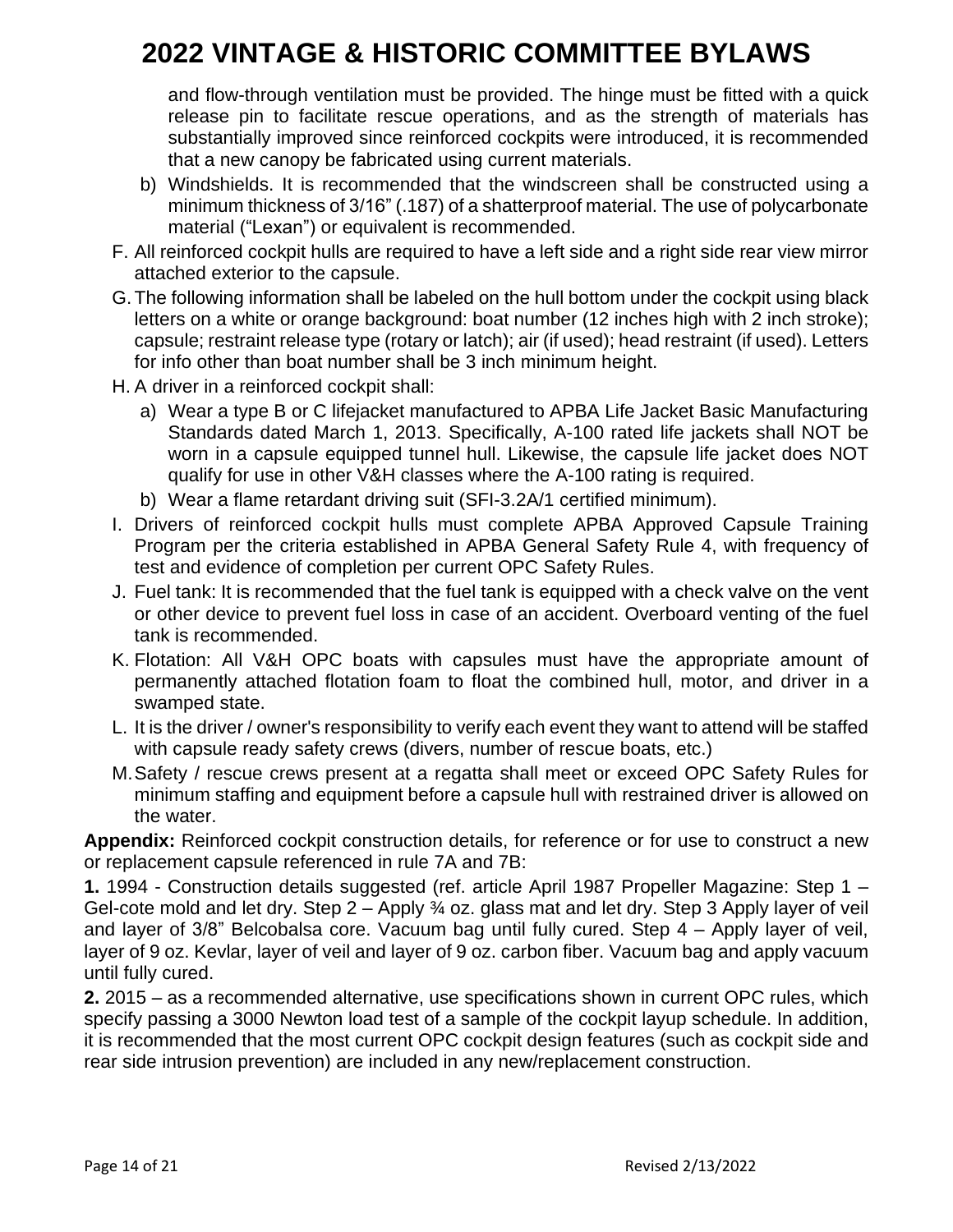### **ARTICLE XII: Group C – Inboard**

Important Notes for Reinforced Cockpits

- 1. Reinforced cockpits were introduced to inboard racing starting in 1988 for selected classes and required in all classes over the next several years. The purpose of a reinforced cockpit is to protect the occupant from a water rush in the event of a mishap. A vintage hull presented for inspection must meet, at a minimum, the reinforced cockpit specifications at the time of build.
- 2. While the cockpit is inspected at each event, it is the sole responsibility of the owner and driver to declare the cell serviceable.
- 3. An inspector, if he deems a cockpit to be unacceptable or unsafe, may deny an acceptable inspection.

#### Introduction

These hulls will fall into two general types:

- Hulls built initially with a reinforced cockpit, and
- Hulls built without a reinforced cockpit, and had a reinforced cockpit added to comply with (then) current inboard rules.

There are different considerations for each type.

#### General Considerations

Regardless of type of hull these are common requirements for all hulls fitted with reinforced cockpits:

- 1. Driver Safety Equipment
	- a. Lifejacket Type B (no A-100 permitted)
	- b. Lifejacket Type C is also permitted in Type 4 cockpits
	- c. Flame retardant driver suit, either one or two piece
	- d. Flame retardant gloves and socks
	- e. Restraint system (either 5 or 6 piece) mounted per manufacturer's recommendations; length shall NOT be adjusted by tying knots in the webbing
	- f. On board air system will conform to APBA General Safety Rule 4
	- g. Valid driver's capsule test
- 2. Cockpit Requirements
	- a. When cockpits were manufactured and installed, an APBA Cockpit Registration Certificate was issued and required to be permanently mounted to the cockpit. This certificate must be present. If not present, an appropriate authority must certify it serviceable and assign a Cockpit Registration Certificate.
	- b. Hulls registered for CBF may or may not have an APBA certificate. These cockpits were to be manufactured to the APBA standards and will be treated individually. A history of the boat specifying the builder must be submitted (in writing) to the Vintage and Historic Safety Director for approval prior to running.
	- c. All controls must be labelled with function and control position
	- d. All surfaces which the driver may contact must be padded with a minimum of ½" ethofoam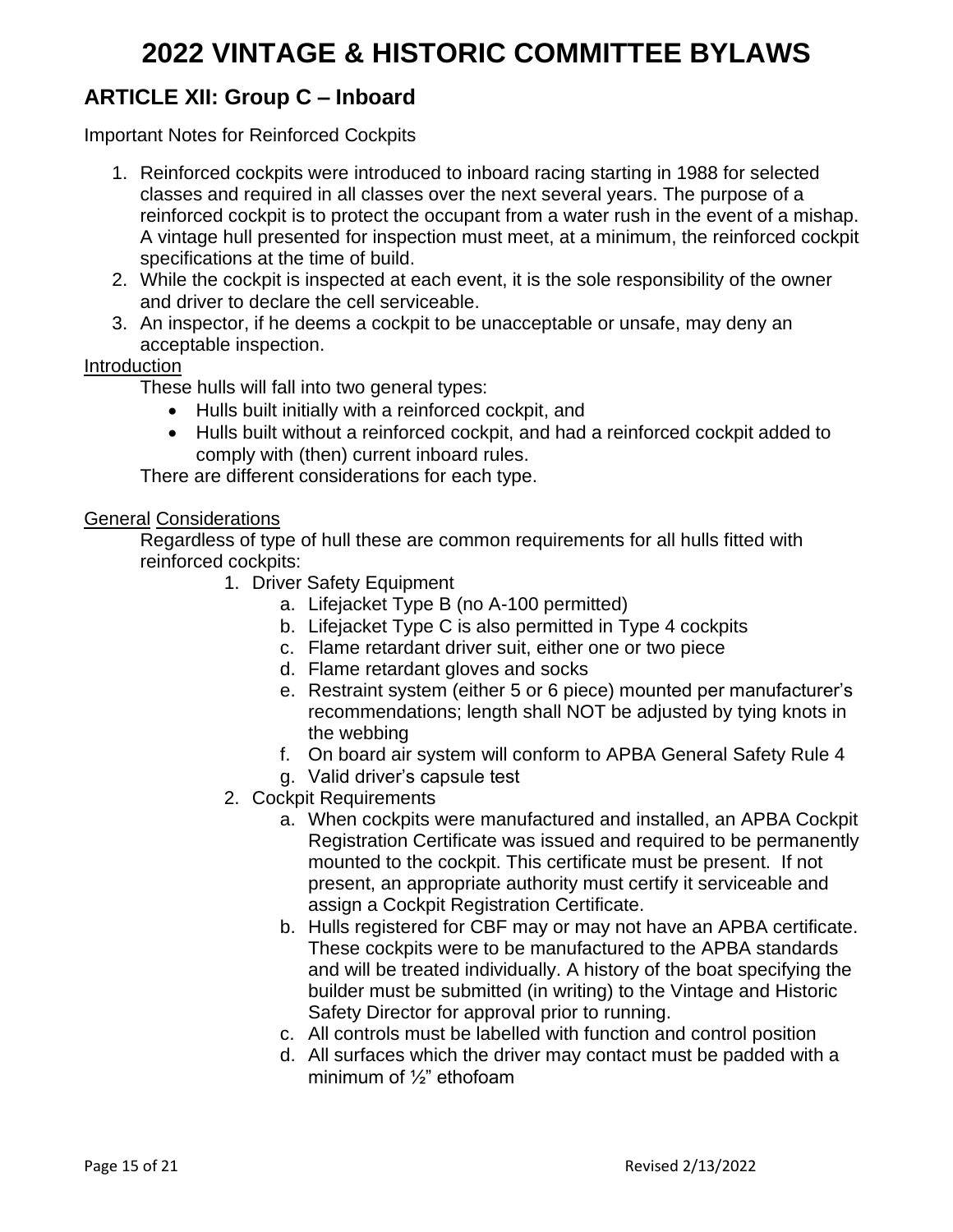- e. The underside of the dash or instrument panel must present a soft surface to the driver.
- f. Reinforced cockpits fitted with a canopy shall run with the canopy.
- g. All holes open to the engine bay are to be sealed; the purpose is to fully separate the cockpit from the engine bay in the event of fire.
- h. A minimum of 2" of head clearance must be maintained between the top of the driver's helmet to the lowest point of the structural cockpit. This overhead surface should also be padded with ethofoam. This section is subject to revision if/when APBA categories that allow reinforced cockpits/canopies make changes to their rules. It is the intent of this section to maintain the highest level of safety based on the most current research and available information.
- i. A minimum of  $\frac{1}{2}$ " ethofoam must be placed behind the driver's head.
- j. Air systems are recommended and/or required per APBA General Safety Rule 4 and configured per current Inboard Rules
- k. While many early hulls did not use a seat, participants are strongly encouraged to run a seat to protect against potential back injury.
- 3. Other Considerations
	- a. Per APBA General Safety Rules all boats with a reinforced cockpit must be equipped with a minimum of a one-way radio system.
	- b. Rescue teams must be reinforced cockpit certified.
	- c. Boats with reinforced cockpits are to only run with other reinforced cockpit boats unless an exception is made jointly by the event Referee, the Risk Manager, and the Event Organizer.
- 4. Hulls Initially Built with Reinforced Cockpits
	- a. These hulls must be run with their cockpit installed
- 5. Hulls Initially Built without Reinforced Cockpits
	- a. These hulls may be run with or without their reinforced cockpit.
- 6. Hulls initially Built with Reinforced Cockpit and Canopy
	- a. These hulls must be run with the reinforced cockpit and canopy as originally built
	- b. If the reinforced cockpit is removed and the configuration (conventional/cabover) remains the same, all structure below the deck is to be left in place.

## **ARTICLE XIII: GROUP D – GENTLEMAN RACERS**

*This section is reserved for future use*

### **ARTICLE XIV: GROUP E – UNLIMITED HYDROS**

1. Prior to the first event in which the Unlimited Hydro will participate for the calendar year, the Unlimited Inspection Checklist will be reviewed and verified by the Vintage Inspector for that event. The Unlimited Inspection Checklist form will be provided by the Vintage Unlimited Chairperson.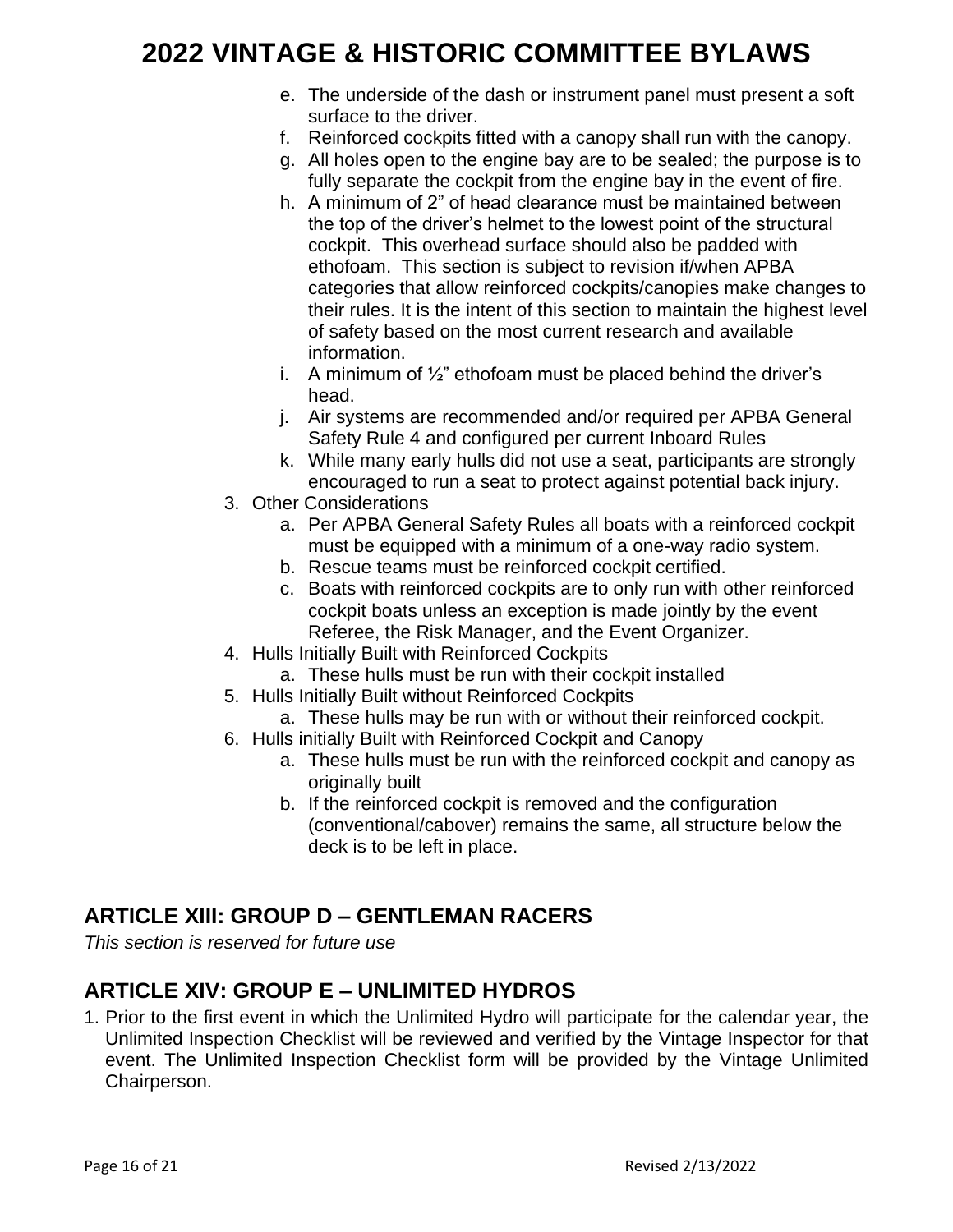- 2. Passengers at a sanctioned Vintage and Historic event will be allowed, provided the cockpit is configured for two participants and has been deemed appropriate for such use by the Referee and Vintage Inspector.
	- a). The participant passenger and driver must fit safely within the cockpit.
- 3. All participants, including passengers (riders) must be members of APBA and sign the APBA Waiver and Release Form.
- 4. Before being allowed to participate as a passenger, the individual shall:
	- a. Sign a Declaration of Health form; A physical is not required. (See Appendix A)
	- b. Receive training on safety equipment, what to expect, and what to do in case of emergency from the Referee or designee and indicate full understanding and acceptance by signing the safety review form.
- 5. The minimum age for all participant passengers is 18 years of age, verified with proper identification.
- 6. The number of rides given during an event shall be at the discretion of the Referee and/or Regatta Chair.
- 7. Boats with a driver only and boats with a driver and a participant passenger may be on the course at the same time as allowed by the Referee. Boats with a passenger will maintain a safe separation from other boats on the course. In no case will a boat with a passenger run in close proximity to another boat on the course.
- **8.** The Referee or designee shall review the participant passenger safety checklist with the driver and participant passenger and witness the signatures of both on the form. All signed forms shall be returned to the Chairman of V&H.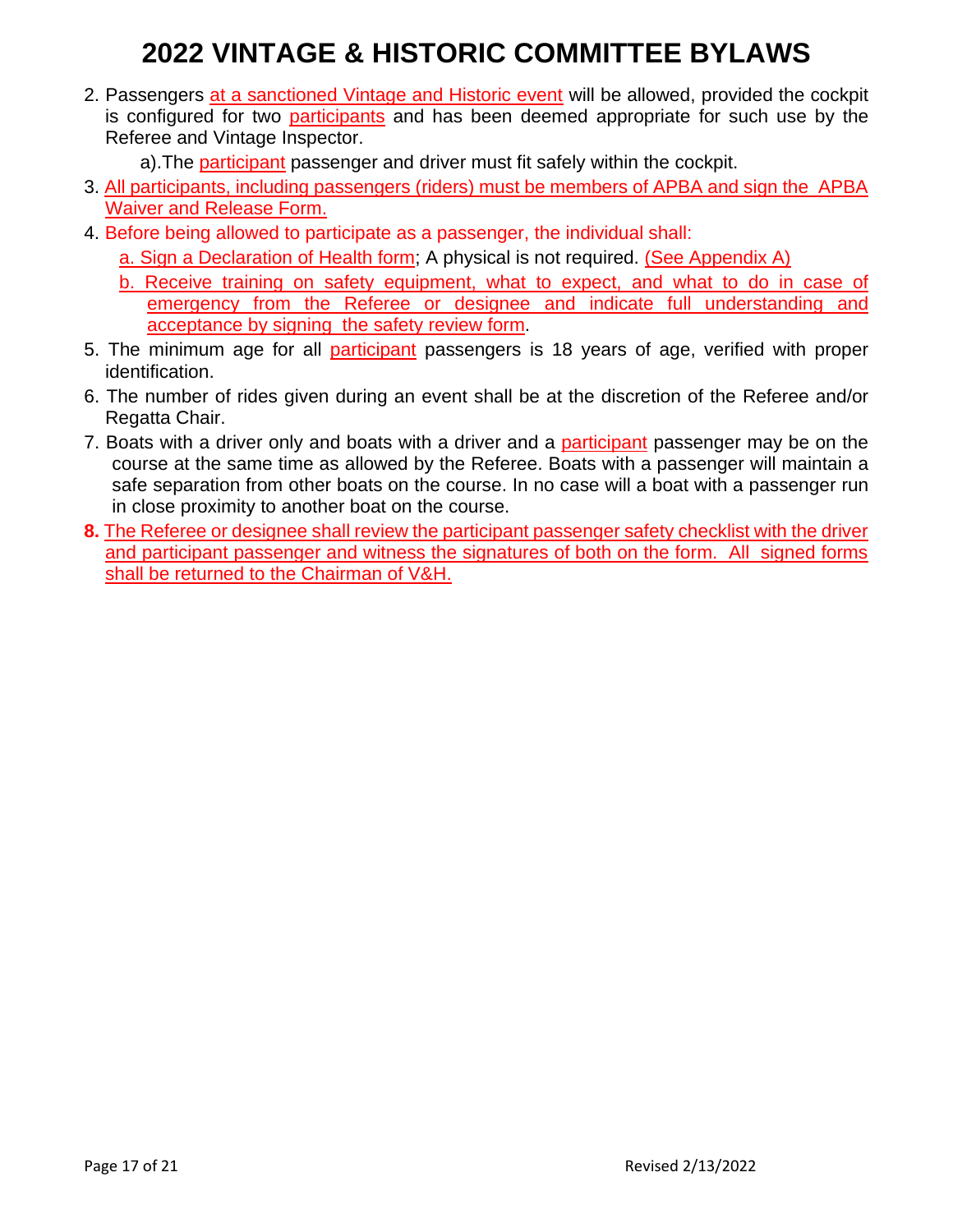#### APPENDIX A

## **ASSUMPTION OF RISK and DECLARATION OF GOOD HEALTH PARTICIPANT PASSENGER WAIVER**

The undersigned wishes to ride in a vintage racing craft (the "Event"). The undersigned agrees to this Assumption of Risk as a condition of, and in consideration for permitting the undersigned to participate in the event. This agreement includes himself/herself and the undersigned's personal representatives, assigns, heirs and next of kin (collectively the "Releasing Party").

#### 1. ASSUMPTION OF RISK

The Releasing Party hereby assumes full responsibility for, and risk related to, their participation in the Event including, without limitation, the **risk of bodily injury, death, loss or damage to person or property** and costs or expenses resulting there from due to negligence of Released Parties or otherwise.

#### 2. DECLARATION OF GOOD HEALTH

The Releasing Party expressly acknowledges, and agrees, that *the activities related to the Event are dangerous and involve the risk of serious injury and/or death and/or property damage*. The Releasing Party agrees that the Releasing Party is in good health, medically, physically, and in all other respects, fit and fully able to participate in the Event and has no special medical requirements or conditions, which may affect the Releasing Party's ability to participate in the Event.

**I HAVE READ THIS ASSUMPTION OF RISK, AND FULLY UNDERSTAND ITS TERMS. I DECLARE THAT I AM IN GOOD HEALTH WITHOUT ANY UNDERLYING MEDICAL OR PHYSICAL CONDITIONS. I UNDERSTAND THAT I HAVE GIVEN UP SUBSTANTIAL RIGHTS BY SIGNING IT, AND HAVE SIGNED IT FREELY AND VOLUNTARILY WITHOUT ANY INDUCEMENT, ASSURANCE OR GUARANTEE BEING MADE TO ME AND INTEND BY MY SIGNATURE BELOW TO BE A COMPLETE AND UNCONDITIONAL RELEASE OF ALL LIABILITY TO RELEASED PARTIES TO THE GREATEST EXTENT PERMITTED BY LAW.** 

Dated this \_\_\_\_\_\_\_\_\_\_\_\_\_\_ day of \_\_\_\_\_\_\_\_\_\_\_\_, 2022

**Releasing Party:**

Signature: \_\_\_\_\_\_\_\_\_\_\_\_\_\_\_\_\_\_\_\_\_\_\_\_\_\_\_\_\_\_\_\_ Printed Name: \_\_\_\_\_\_\_\_\_\_\_\_\_\_\_\_\_\_\_\_\_\_\_\_\_\_\_\_\_

Witness:

Event Location: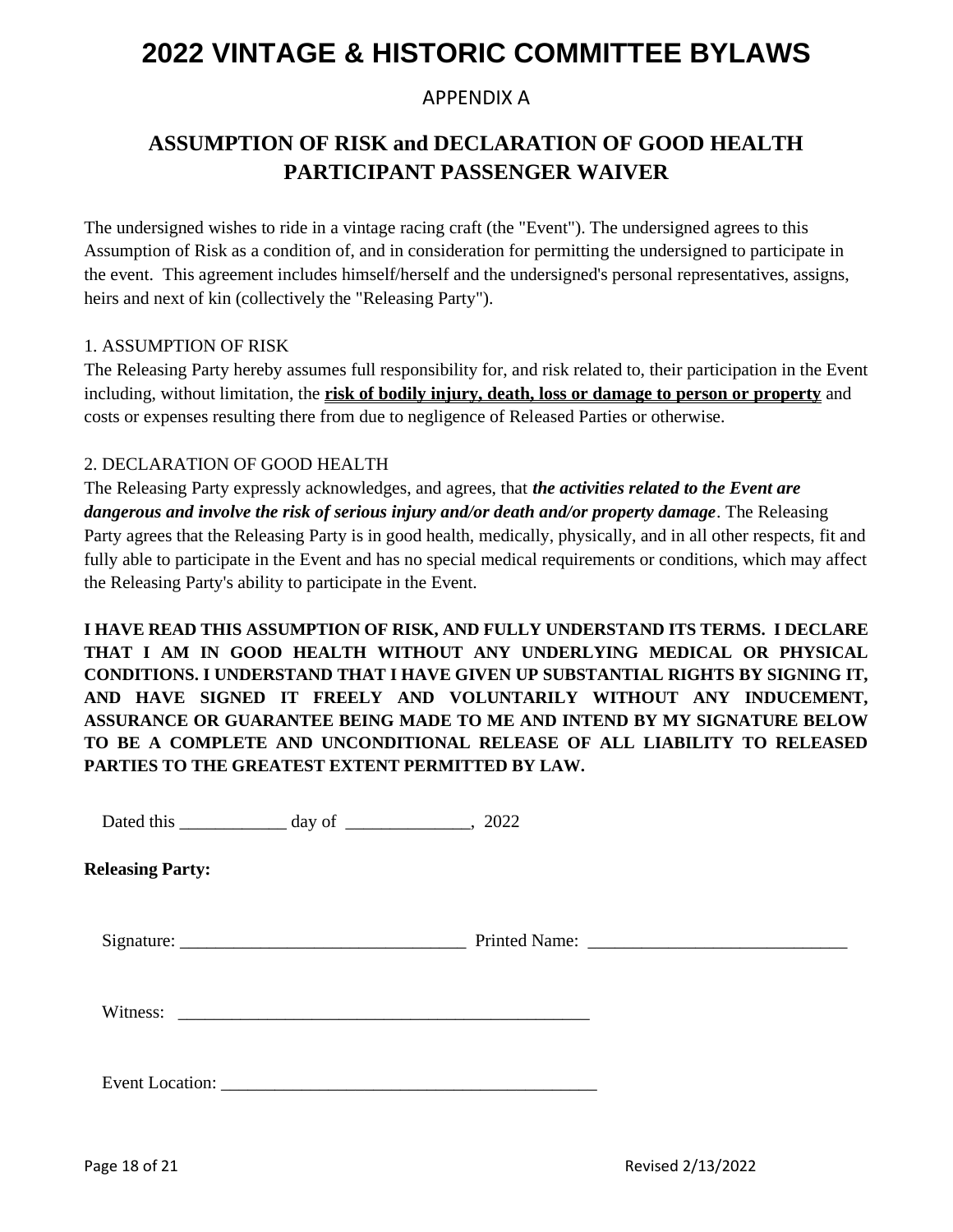#### APPENDIX B

This page reserved for Passenger Safety Checklist

Coming Soon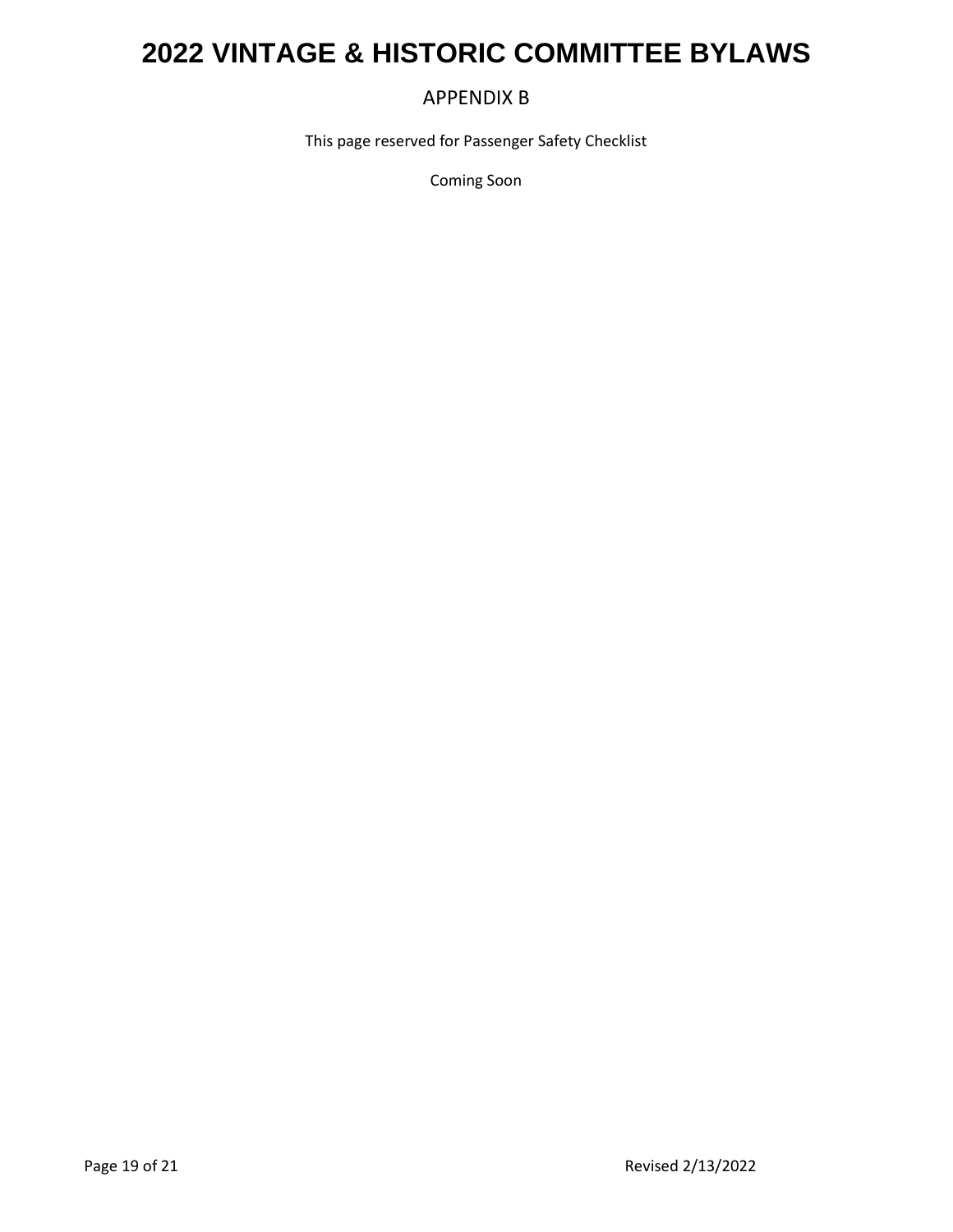#### **Appendix C**

#### **RUDDERS RECOGNITION PROGRAM**

#### **APBA VINTAGE & HISTORIC COMMITTEE (V&H)**

#### **Scope**

The RUDDERS Program of APBA's Vintage & Historic Committee recognizes the ceaseless commitment of individuals to the growth, longevity, and historical preservation of APBA's legacy. Founded in 1994, Vintage & Historic's charter was simple and dedicated to the active preservation and demonstrations of America's powerboat racing history.

Those charter members (and countless others, thereafter) shared a common goal of fun, educational, entertaining, and safe demonstrations of these historical craft at speed. Throughout its history, many individuals (owners, drivers, mechanics, crew chiefs, builders, promoters, officials, sponsors, etc.) have contributed to this committee's common goals. Many of these long-term contributors have gone unrecognized and it is this program's intent to recognize theirs' and others' ceaseless contributions to the APBA Vintage & Historic Committee.

#### **Selection Process**

Every year, the V&H Committee will recognize up to three (3) individuals who meet this criteria. The Selection Sub-Committee will be chaired by the Vice-Chairman of V&H and the East and West Coast V&H Committee representatives will participate in the process. Individuals may be nominated by any Committee member, Region Representative, or APBA V&H member in good standing. Nominations will be submitted to the selection committee and accompanied with a written product highlighting and detailing (if applicable) one's accomplishments and contributions. The nominations will be assessed by this sub-committee. Their recommendations will be voted upon by the sitting/voting V&H Committee members.

#### **Nomination Criteria**

Criteria for nomination and selection are as follows:

1) Nominees must be, or have been, an active member of APBA.

2) Nominees must have participated in and supported Vintage & Historic events in any form of duty and for long-term. (Owner, driver, mechanic, etc.)

3) Nominees' contributions, though not necessarily tangible, should be accounted for and judged for their support to the founding principles of V&H.

4) Nominees' boats, collections, special talents, and any special considerations should be referenced and supported with factual detail.

5) Nominees not selected for a given year's induction will continue to be considered for follow-on years and those years' respective inductees.